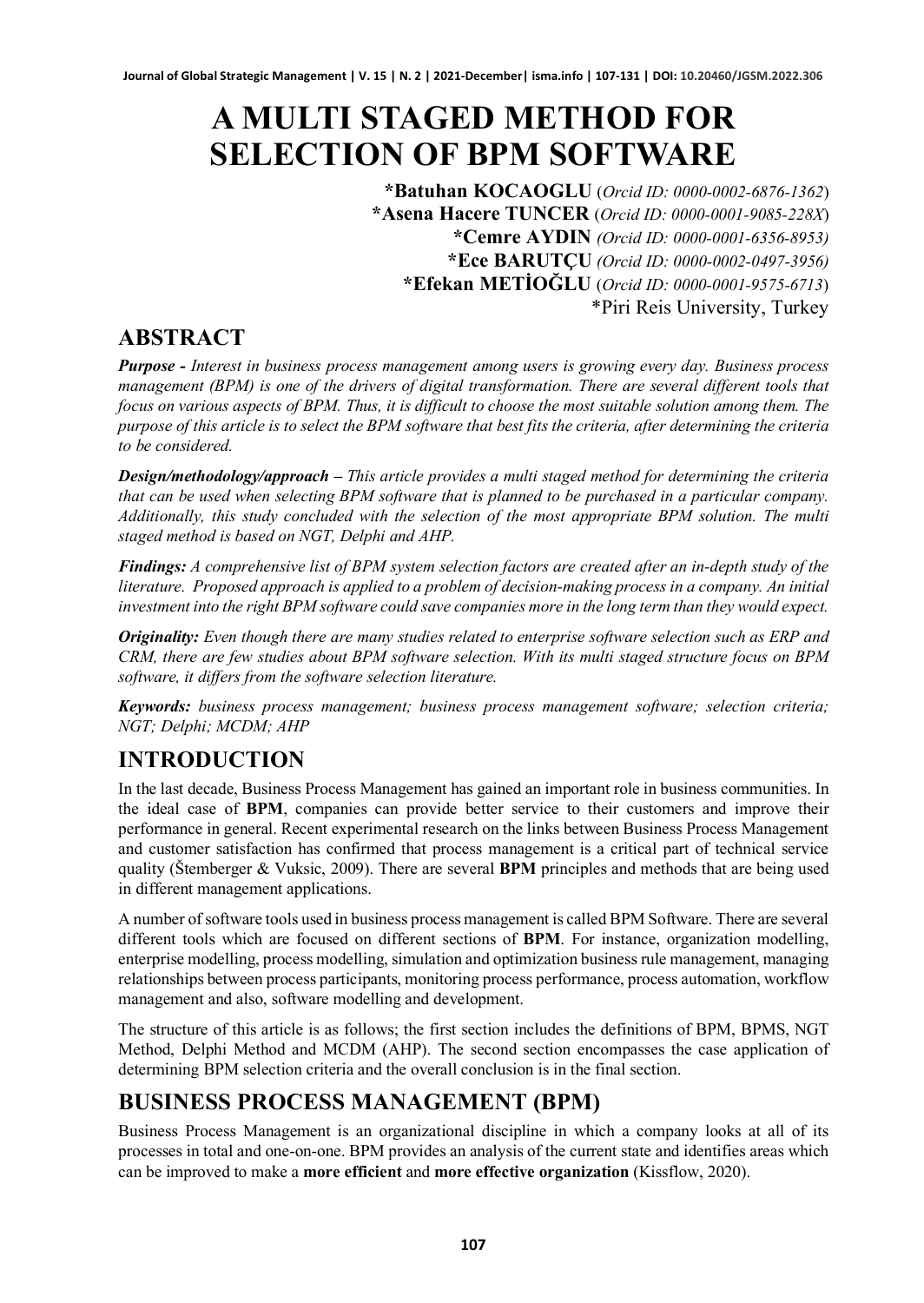Today's business environment is evolving at a quick speed, and businesses must adapt to these changes at the same rate. When we review the researches, we notice that complicated business models are one of the most significant barriers to firms achieving long-term efficiency and profitability. Conveniences are offered in business processes while producing products and delivering services when the right steps applied.

Since the Industrial Revolution, business process management (BPM) has been a broad framework for managing and changing the processes that impact corporate performance. BPM is a system that integrates information from management sciences with current technology and adapts it to business activities. The level of interest is growing by the day as a result of the visible rise in production and cost reductions (Sebetci, Günay, & Sebetci, 2018).

When the business processes are unorganized, it can lead to chaos. At the individual level, workers only see one side of a process, and very few can realize and see the full picture as to, how a process begins and ends, and where potential bottlenecks and inefficiencies may hamper the workflow. If there is no BPM in the company:

- Time will be wasted
- There will be more errors
- There will be more blame
- There will be lack of data
- There will be demoralized employees (Kissflow, 2020).

## **Types of BPM platforms**

BPM platforms can divide into four categories:

- **Basic BPM Platform:** Basic BPM platform has a graphical business process modelling, and it can also make rule modelling. Basic BPM platform has DW (Data Warehouse) for modelling metadata. The execution of basic BPM platform is engine and state management engine.
- **BPMS (Business Process Management Suite):** Modelling of the BPMS is a model driven composition environment. BPMS uses registry storage for process components. The process execution of BPMS is state management engine. BPMS makes rule management via business rules management. In BPMS, users and groups collaborate with each other. On the content repository side, it has document and content interaction. BPMS has basic connectivity and can connect with other devices easily. Business event support and BAM (Business Activity Monitoring) are used for monitoring. BPMS uses simulation and optimization in order to improve itself. BPMS controls via management and administration.
- **IBPMS (Intelligent Business Process Management):** The models of the IBPMS are model driven composition environment and prototyping. IBPMS uses registry storage for process components. IBPMS executes via process orchestration engine, ACM (Adaptive Case Management) and, unstructured process support. IBPMS makes rule management with business rules management and scenario policy management. IBPMS provides collaboration with human interaction management, social media integration and mobility. On the content repository side, it has content interaction management and big data. IBPMS enables integration via connectivity & integration, mobility, social media integration, big data and, IoT. Active analytics, process mining, BAM (Business Activity Monitoring) and CEP (Complex Event Processing) are used for monitoring. IBPMS uses on-demand analytics in order to improve itself. IBPMS controls via management and administration (Robledo, 2018).
- **BPMN (Business Process Model and Notation):** BPMN allows to clearly and consistently handle and report an organization's business processes, and includes process owners and stakeholders in to the process. The team can respond more effectively and quickly to all issues described in the processes with BPMN. BPMN can be understood by technical and non-technical stakeholders, because of the notations the software had. (Seysane, 2018)

### **Steps of a BPM Lifecycle**

The BPM life cycle requires phases for managing business processes. It outlines activities that are part of BPM initiatives. The phases of BPM life cycle vary in terms of number and nomenclature (Zuhaira & Ahmad, 2020). In this study it is summarized the generic steps as follows:

- **Designing:** These processes include a form to collect the data and to process a workflow. Creating a process form and identifying who will be responsible for each job in the workflow.
- **Modelling**: Modelling, represents the process in a visual layout. It includes fixing details such as deadlines and conditions.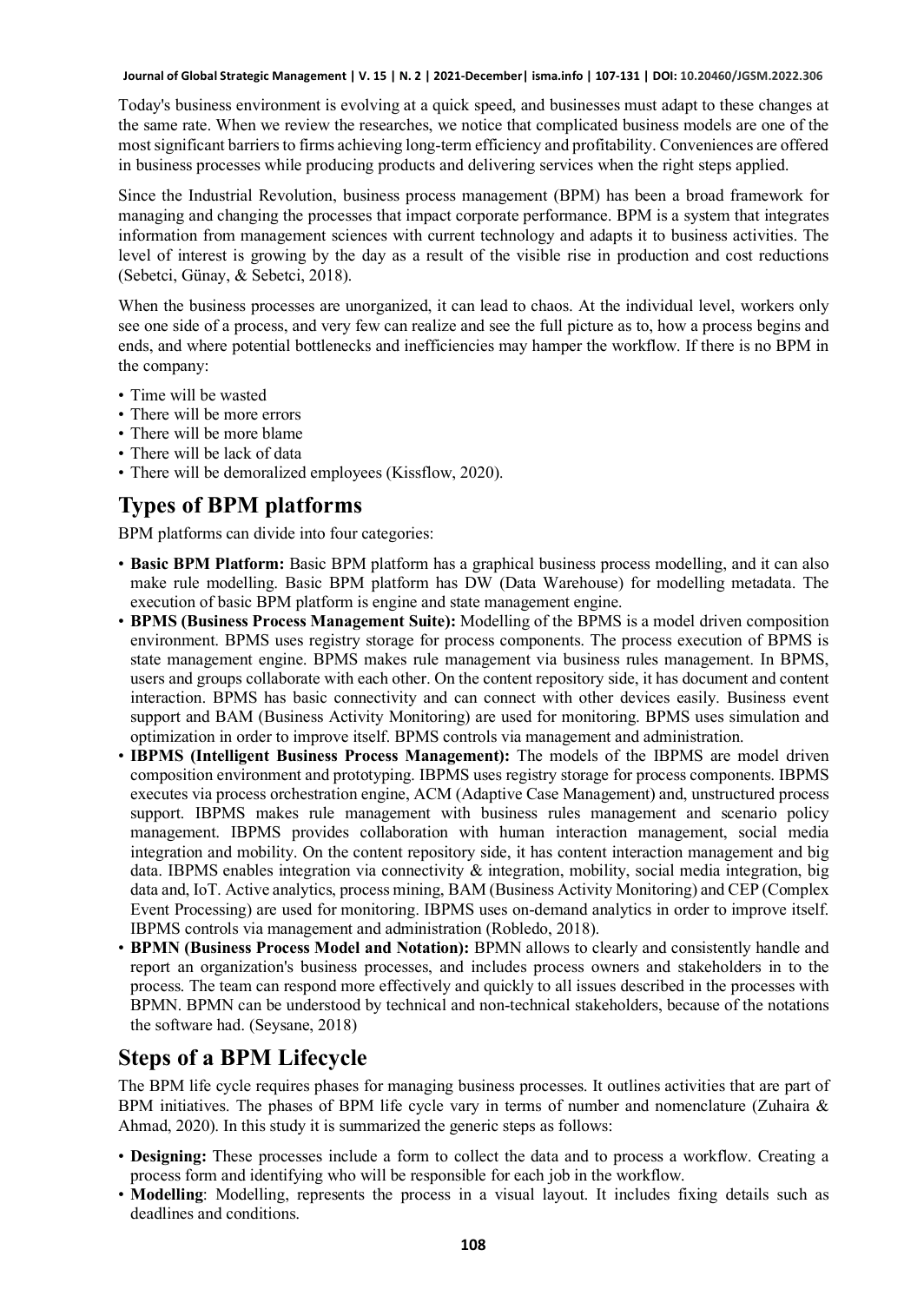- **Execution:** Execution phase includes deploying and going live with the designed model. Also, the company must make sure to restrict access to secret information.
- **Monitoring:** Observe the process as it runs through the workflow. Using the proper metrics is important in identifying progress, measuring efficiency, and locating bottlenecks.
- **Optimization:** When analyzing the executed process, an employee in charge must notice any changes that need to be done to the form or workflow to make them more efficient according to business process improvement steps (Kissflow, 2020).

#### **Business Process Management Software (BPMs)**

BPM software (BPMs) is a process automation tool. BPMs is used for identifying and eliminating bottlenecks, controlling company costs, making processes run as efficient as possible to ensure the effectiveness of the persons involved and helps with planning the daily processes.

"Business process management software frequently focuses on allowing non-IT specialists to build business workflows, with an emphasis on connecting disparate systems. BPM tools usually make their capabilities accessible through a visual process modelling and design tool that allows relatively non-technical users to design and test processes and workflows. BPM tools include a range of capabilities to serve this core workflow function" (TrustRadius, 2020):

**Workflow management**: Users can design, test, and execute complex workflows to manage the interactions between employees, systems, and data. Many of these workflows are automated by the BPM platform.

**Business rules engine**: Users can create complex sets of business rules and conditions as part of process design and execution.

**Form generator**: Users can build web-forms without programming or coding skills.

**Collaboration**: The software often supports things like discussion threads, decision management, and idea management.

**Analytics**: Users can define metrics and KPIs, and run standard and custom reports.

**Integrations**: Key integrations enable businesses to use data across systems and interfaces, such as MS SharePoint and Salesforce.

Today, many organizations are turning to business process management software to gain a competitive advantage in order to thrive in the business world. The BPM focuses on driving industrial value by optimizing business processes through its various features. It could be useful to your organization in many ways regardless of how you implement the software. Some of the benefits of business process management software are:

- **Improved Productivity:** By automating unnecessary items in a workflow, BPM software can maximize productivity within a business area and allow employees to concentrate their time and resources on more productive areas.
- **Increasing Efficiency and Reducing risks:** By using BPMs, better created, planned, implemented and monitored business processes can be built. These provide an increase in efficiency.
- **Satisfaction of Employee:** BPM automation largely eliminates repetitive tasks, allowing employees to perform their daily tasks with relative ease.
- **Integration of Technology:** Business process management software allows the mobile support feature to bridge the gap between businesses and information technology.
- **Cost Efficiency:** By streamlining business processes, automating routine activities, tracking key metrics, and simulating workflows, integrated BPM solutions allows you to optimize profits and minimize expenses.
- **Better Customer Relations:** It provides a forum which allows better and easier engagement with your customers.
- **Ease of Use:** The business process management software's versatile and user-friendly interface enables you to transform complex process types to visuals that are easier to understand (PAT Research, 2018).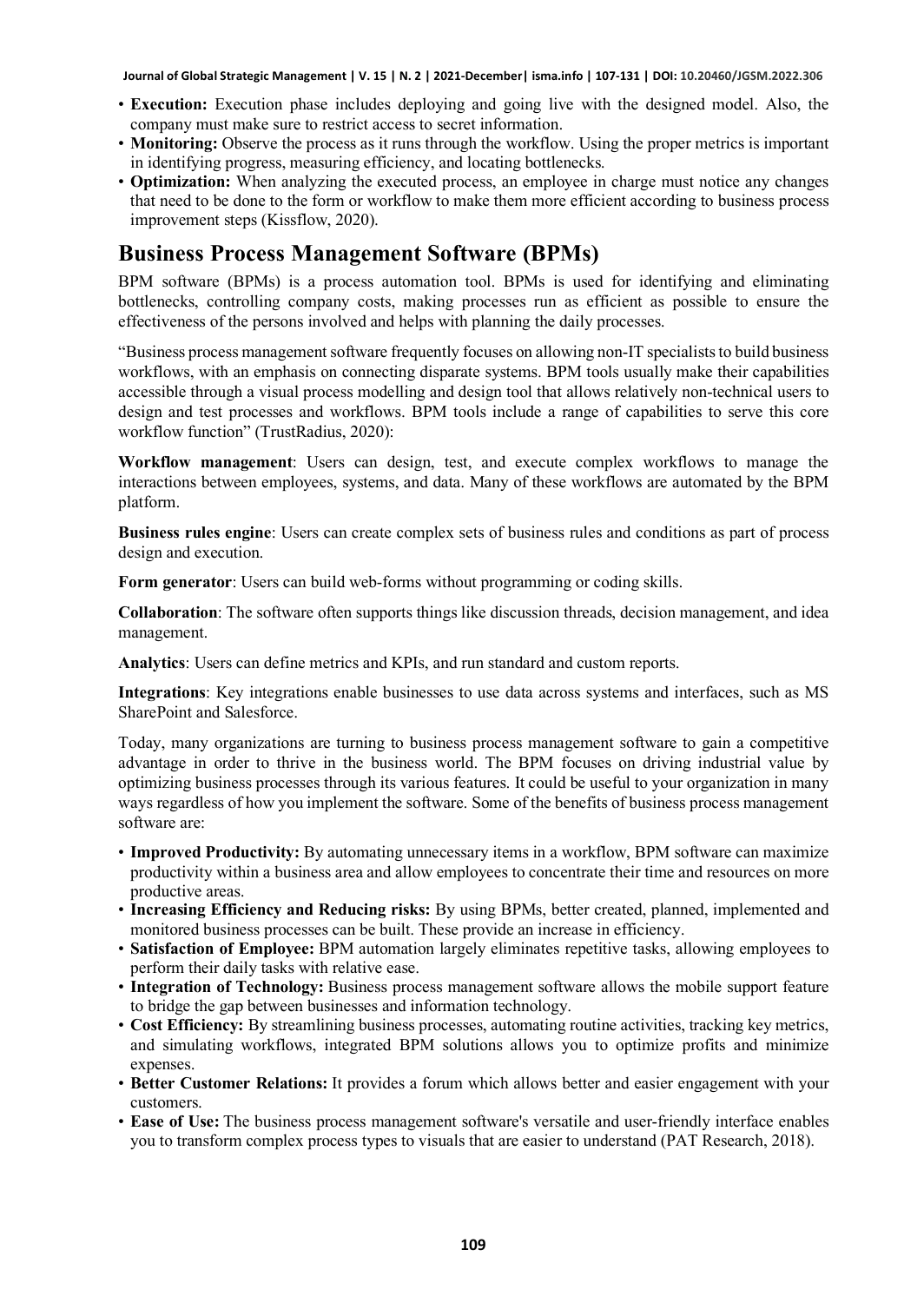# **ORIGINALITY OF THE STUDY**

BPM software is an important issue for many companies. Even though there are many studies related to software selection, there are few studies like (Brkić, Tomičić Pupek, & Bosilj Vukšić, 2020) (Zuhaira & Ahmad, 2020) about BPM software selection*.* It also is a difficult task to select the most compatible software for the company. Various methods can be used to ease the companies' selection process. This study aims to use some methods simultaneously and getting suitable selection criteria and software. There are many articles written on how to improve the existing BPM software, but the aim of this study is to make a whole new BPM selection criterion for a glass factory. Selecting a suitable BPM will be a good beginning for the companies which are in digital transformation process.

# **PROBLEM DEFINITION**

Today, many companies have started to prefer BPM software to digitize and optimize their business processes. Although BPM software will benefit the company with proper use, it contains high costs during its procurement. In order to ensure that the investments are not wasted, the software to be purchased must be determined according to certain criteria. The criteria and the software chosen must be consistent within themselves in mathematically, as well as expressing the firm's expectations from the software.

## **SOLUTION APPROACH**

To select the most suitable solution for a company, a hybrid methodology is proposed. Flowchart of the steps of the solution is described in Figure 1.



**Figure 1**: Flowchart of the Solution Approach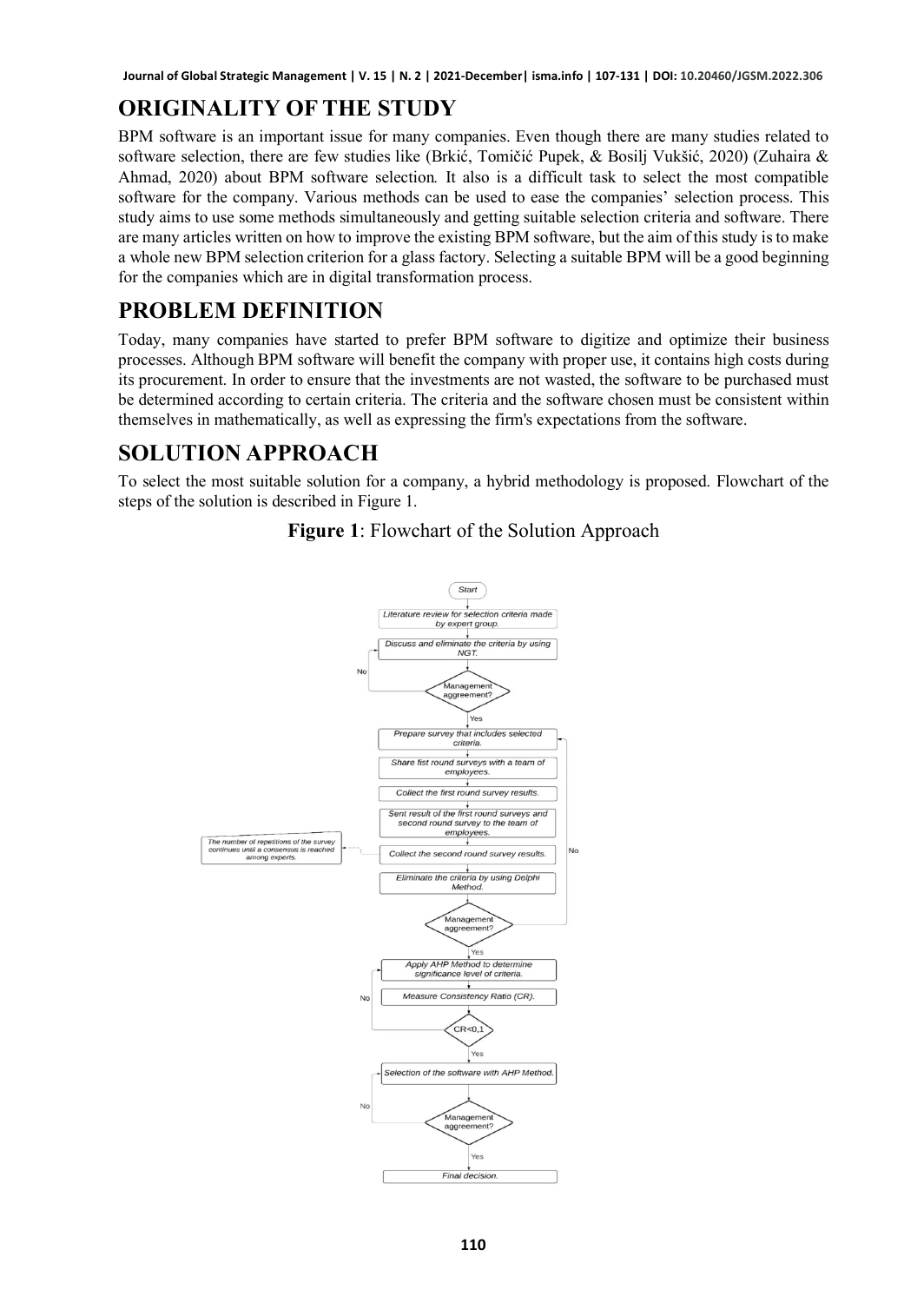The details will be described in the following sections.

The criteria that would be taken into account in the selection of BPM Software with literature review were determined by the expert group. Some of these criteria were eliminated by using the NGT conducted among the expert group. Surveys were prepared to implement the Delphi method. Prepared surveys were then sent to the team of employees and asked to be answered. The answered surveys were collected and the results were shared with the team of employees. Surveys were sent back for a second round to the employees who reviewed their answers along with the results of the first round surveys. After the surveys in the second round were collected, some criteria were eliminated based on the obtained results. The significance level of the remaining criteria was determined by the AHP method. Consistency analysis of the results was performed. A comparison was made between BPM software alternatives according to the significance level of the criteria selected using the AHP method.

The methods will be described in the following sections.

# **Nominal Group Technique (NGT)**

Nominal group technique (NGT) is a decision-making method in which all group members participate and provide a rapid consensus regarding the decision-making process. NGT is a technique developed as an alternative to the brainstorming technique. The advantages of this technique include that participants have equal voice, scoring anonymously, and creating a suitable environment for the entire decision-making process (Macphail, Nominal group technique: a useful method for working with young people, 2001).

In the 1960s, NGT was developed as a strategy to aid in effective group decision-making in social psychology research (Harvey & Holmes, 2012). The usage of NGT reported for the first time in 1975. Since then, NGT has been used as an evaluation technique in medical, health care, nursing, engineering, information and systems, management, and behavioral research to prioritize things and highlight areas that require attention or improvement. NGT aims to provide the appropriate procedure in order to obtain reliable and qualitative information in the studies in which is used.

The steps of the NGT are briefly as follows:

- 1. **Idea generation:** A group is formed, and group members express their opinions in writing. A quiet environment is provided for participants to focus and generate ideas. They usually are given a span of 5-10 minutes to generate ideas. This period can be increased depending on the situation. This step is completed when all ideas are shared with the group.
- 2. **Interpretation and explanation:** The generated ideas are presented for discussion to be interpreted and explained. Similar and complementary ideas can be combined and grouped by the participants. As a result of this, clustered ideas are listed.
- 3. **Voting:** This is the step where the ideas are voted on. In the voting process, the participants are asked to score the ideas in the list individually. In this step, the ideas with letters are scored in order of importance. Points opposite the letter corresponding to the ideas are then added up. The ideas that get the highest score as a result of this step are the ideas chosen by the team.
- 4. **Final discussion:** The ideas selected according to the scoring made in the previous step are told to all the participants and presented for their comments. At the end of this process, a consensus is reached, and a group report is created (Şen & Cenkçi, 2009).

### **Delphi Method**

The Delphi technique was named after a series of studies (interviews, surveys) done by Rand Corporation Company in the 1950s to estimate the quantity of bombs in the US target system from the perspective of Soviet Strategic Planner specialists (Dalkey & Helmer, 1963). The Delphi method or approach is defined as the process through which a group of specialists uses a shared judgement to establish consensus about an event or phenomena. This method is a means of organizing communication among a group of people who can give effective support in addressing a complicated problem (Landeta, Barrutia, & Lertxundi, 2011). When the literature on the Delphi methodology is reviewed, it is seen that it is utilized alone or in conjunction with other methodologies in many business domains or scenarios. The Delphi approach has been developed as a versatile and adaptable method for collecting and analyzing necessary data for those involved or interested in research, evaluation, fact finding, problem research, or determining what is truly known about a particular topic (Hsu & Sandford, 2007).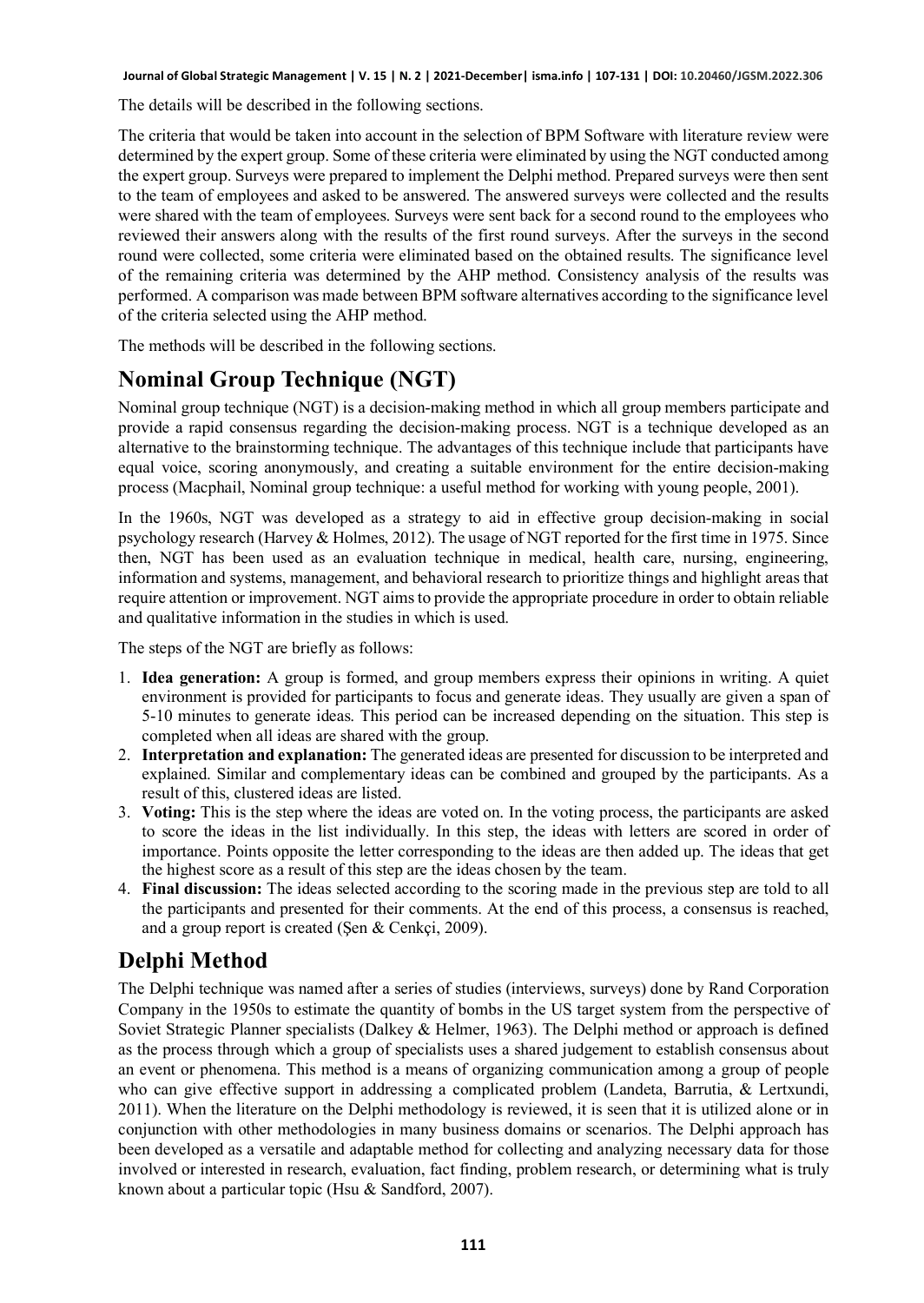Delphi Method is based on the assumption that data from a group is more accurate than data from individuals. The aim is to identify, examine and reconcile the perspectives of experts or representatives of the target audience against the problem in the focused field. Because the Delphi Method aims to highlight ideas rather than individuals, it is based on the principle of confidentiality in participation.

The Delphi Method is an effective method of gathering the opinions of experts who are in different places and difficult to come together for various reasons. Participants, who do not come face to face while using the Delphi Method, will be able to freely come up with their own ideas without being subjected to pressure from others. They will also have the opportunity to reconsider their own ideas through the results of the survey (ŞAHİN, 2001).

The steps of the Delphi Method are briefly as follows:

- 1. A panel of experts is formed.
- 2. Surveys prepared on the subject are sent to the experts and they are asked to complete these surveys.
- 3. Analysis results obtained from collected surveys are sent to the experts.
- 4. According to the results of the survey in the first round, another survey is sent to the experts who review their own answers. Experts fill out this questionnaire again, taking into account the results they have seen.
- 5. After the surveys collected in the second round are analyzed, the results are sent to the experts once again.
- 6. The number of repetitions of the survey continues until a consensus is reached among experts (Bruin & Rosemann, 2007).

### **MCDM (Multi-Criteria Decision Making)**

Sometimes, it can be difficult for companies to make a decision. For instance, when the case has a huge count of possibilities to compare or when there is a significant number of decision-makers, or when the results of actions are not reliable. Therefore, some companies are using Multiple Criteria Decision-Making (MCDM) in order to consider various criteria. Multi-criteria decision-making is generally the last threshold of the decision-making in the business process. (Ghlala, Kodia, & Said, 2017)

#### *Methods of MCDM*

There are so many different types of multi-criteria decision-making methods. Some methods of MCDM are Analytic Hierarchy Process (AHP), Elimination and Choice Translating Reality (ELECTRE), Technique for Order Preference by Similarity to Ideal Solution (TOPSIS), etc.

MCDM has two subheadings as Multi-Objective Decision Making (MODM) and Multi-Attribute Decision Making (MADM). The main difference between these two subheadings is the determination of the alternatives. The alternatives of MODM are not predetermined, but a collection of functions are optimized subject to a collection of constraints. The alternatives of MADM are predetermined, a small number of alternatives are evaluated against a number of attributes. The best alternative is chosen based on the comparison of the attribute of the alternatives. (Ghlala, Kodia, & Said, 2017)

MCDM evaluates various criteria and sorts these criteria according to the opinions of various industry experts. The MCDM methods can decrease the time and cost of the decisions while increasing their accuracy. It also creates an appropriate framework for solving problems. Through this feature of the MCDM, decision-makers of the companies can analyze and sort the requirements of the problem easily. This method presumes that each alternative is evaluated according to each criterion therefore; the compromised ranking evaluates the measure of proximity to the ideal alternative. In order to calculate the compromise ranking, the LP-metric is used as an aggregating function.

Here is an example of MCDM steps in a production factory:

- 1. Calculation of quantities of critical indicators for production lines.
- 2. Determination of weights between indicators.
- 3. Sorting production lines with MCDM methods.
- 4. Sorting production lines with the aggregate method.
- 5. Discussion and Interpretation of answers.

The results of the methods can be different due to the use of various methods. If the results of all the methods are similar, it means that all the used methods are correct and they can be used for ranking and comparison.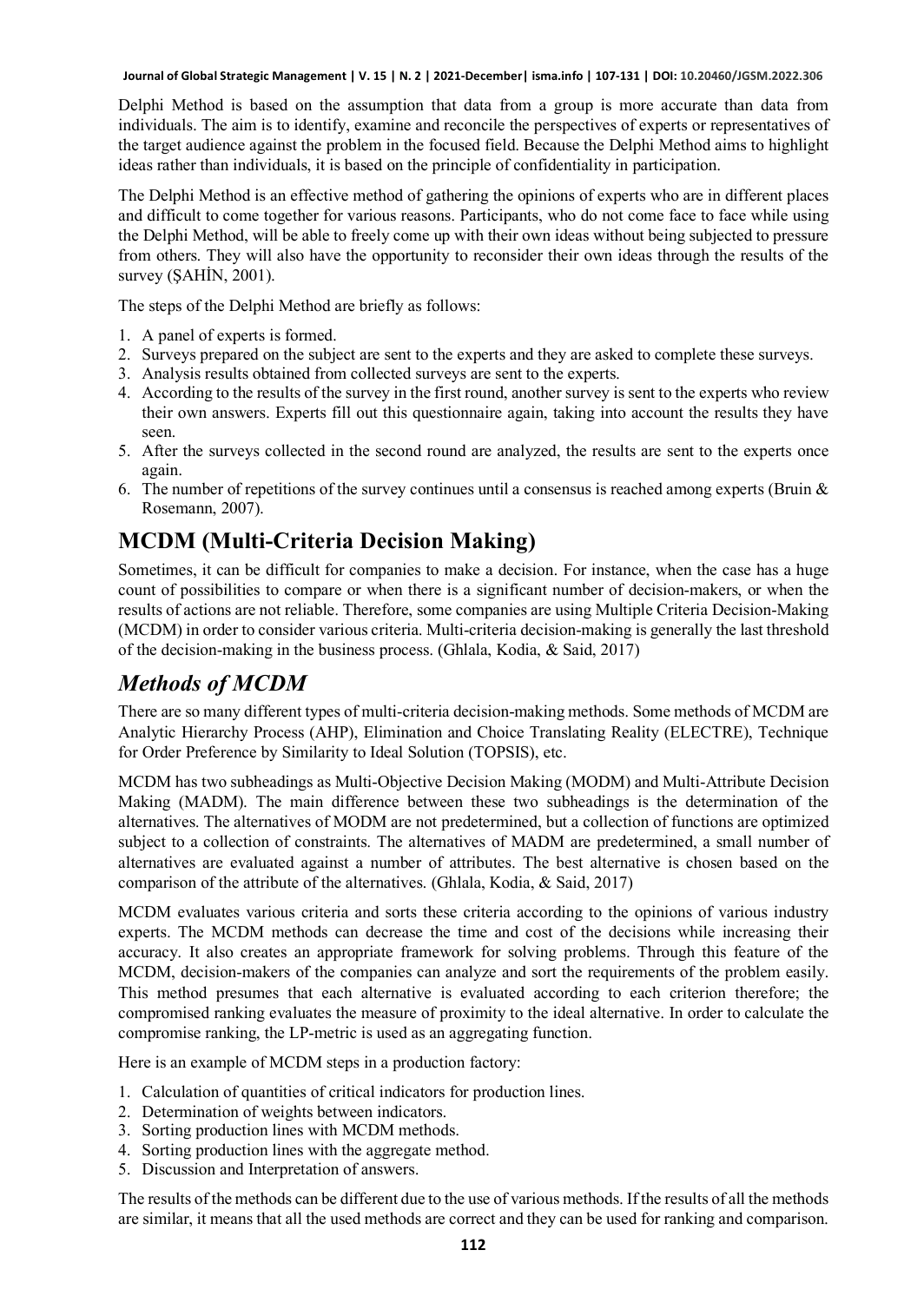But if the results of the methods are not similar, it is hard to make a comparison. In this situation, it is better to use the exploiting aggregate methods to the indication of the best solution. At this point, the results of these methods are compared with the aggregate methods, the optimal method is any of the MCDM methods that have a comparable result with aggregate (Pourjavad & Shirouyehzad, 2011).

### *AHP Technique*

The Analytic Hierarchy Process (AHP) is one of the most used techniques of the Multi Criteria Decision Making Method. The AHP utilizes probabilistic measurement with dominance matrices. In the process of making and evaluating a collection of simple reciprocal pair wise comparison matrices, a tradeoff arises. It is possible to create a pair wise comparison of the various elements where the values in each cell indicate the dominance of each element over another with respect to some given criterion. The largest eigenvalue may arise from this scaling formulation for each hierarchy.

The following steps are followed when using AHP:

- 1. The pair wise comparison of evaluation criteria according to current factors.
- 2. Finding the supporting intensity of each criterion according to each alternative.
- 3. Synthesis of the results obtained from previous steps to find the final priorities.
- 4. Consistency analysis to check the sustainability of final results under various conditions (Ali, 2015).

#### **CASE STUDY**

A newly established glass factory which has 1000 employees, annual return between 100.000₺ and 200.000 $\bar{t}$ , 15.000  $m^2$  and located in GOSB (One of the biggest industrial zones in Istanbul), decided to purchase BPM software in order to do away with inefficiencies, better customer relations, employee satisfaction and waste-time reduction. The implementation of a software application should ensure standardization and greater efficiency of the process, as well as providing the unique and standard technology and method of operation. For this purpose, criteria were determined by the company's employees for the selection of BPM software that best fits the company's wishes. In this case a hybrid method is used which includes: NGT, Delphi, and MCDM.

### **Determining the Initial Criteria List (Nominal Group Technique: NGT)**

In this step the group tried to eliminate the less important criteria from the list in order to make a more affective decision. A newly established glass factory has an expert team of four people. These four people's positions are sales manager, finance manager, production manager, and research and development manager. While determining our criteria, at first the nominal group technique is used. Using the NGT method, this expert team rated the selection criteria according to their own opinions. After all group members made the necessary literature research on the subject, the NGT steps are applied. First, group members determined their criterion ideas individually. The generated ideas were opened for discussion to be interpreted and explained within the group. Similar and complementary ideas were combined. After the ideas were evaluated, a list of criteria was prepared.

The criteria selected by the employees are:

- **Fit with business process type:** When the company decided to get BPM software, the company should take into consideration that the software must fit the company's business processes. There are two situations; either the company adapts their processes to the software or vice versa. No matter which, the company should choose the most profitable option.
- **Integration & Workflow management:** The software should be suitable for the use of many business operations and departments within the company. Inputs of different departments must be integrated into each other through the software. Another benefit of the software for business process management is that by incorporating communication between workers, processes, and data sets, it helps you to create, simulate and execute advanced workflows. It also is a software that offers the opportunity to work with other applications, such as the ones that include cloud-based SaaS (Service as Software) software or onpremises software, and systems.
- **Optimization of the business process:** The software for business process management greatly reduces the time it takes to discover and optimize company activities to deliver better company performance.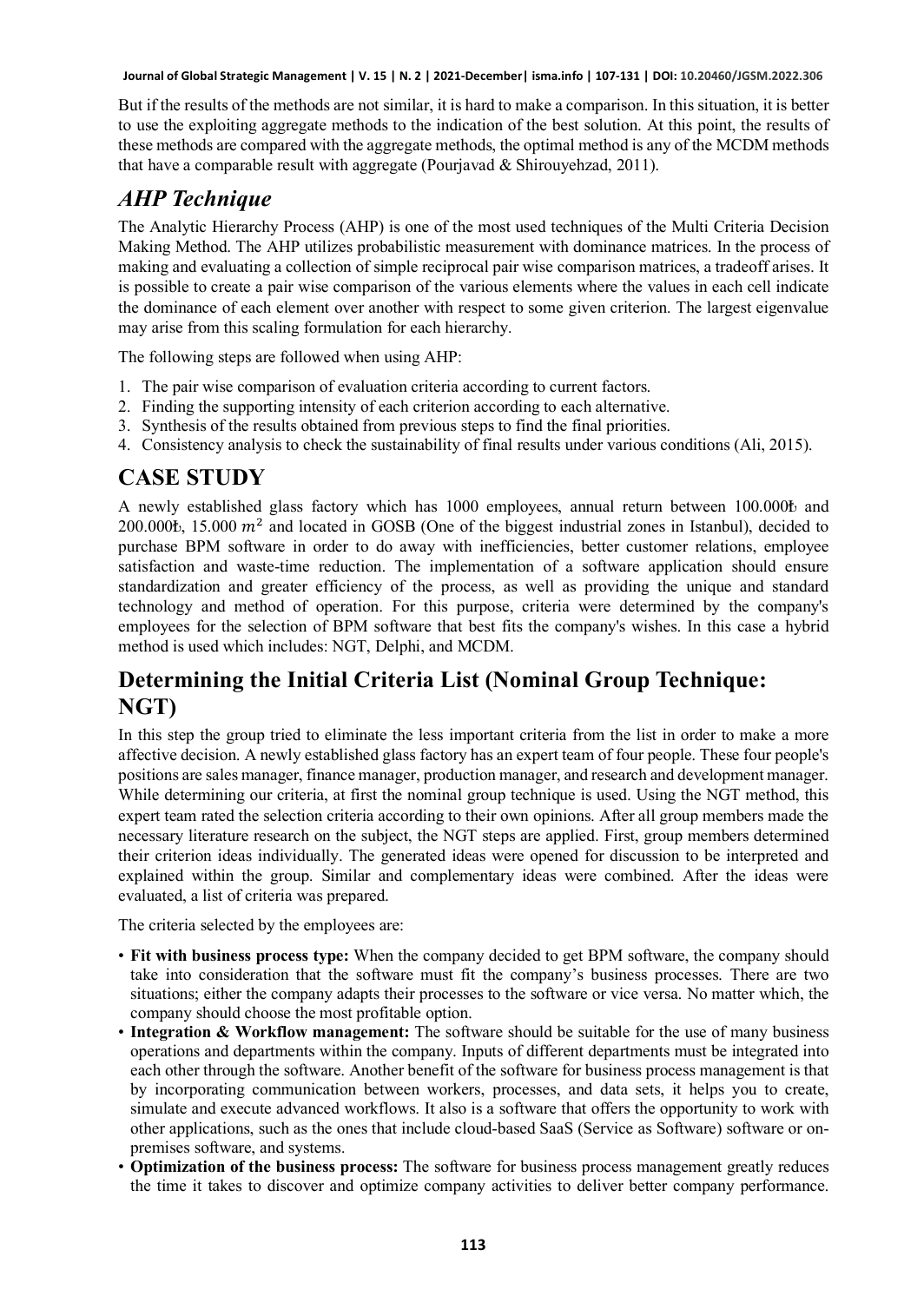Employees should not waste time when using the software and perform transaction inputs through the software as quickly as possible.

- **Analytics & Analysis:** In order to provide insights into the most critical business-dependent variables, business process management software may integrate prescriptive or predictive analysis. The selected BPM software should be suitable for the analysis programs, such as SPSS Statistics, Kaizen, R, or Six Sigma, used in the company. The data scientists and the analysists objective are to simplify the manufacturing /service processes in the company. The software should be adaptable for these processes and automate them as well. The company can get rid of redundant actions and processes that cause time loss with the help of the software. Afterwards, the managers can rearrange these processes.
- **Flexibility:** BPM software should be suitable for sharing and reusing. Employees of different departments in the company should be able to share information between each other. The software should also be sensitive to the operational and managerial changes. Regardless of any process change within the organization, the software must allow data to be changed by the employees.
- **Usability & Easiness:** The BPM software that the company selects should be usable by each associated person. It should be easy to understand for everyone from the manager to the blue collar worker. For instance, the Drag and Drop feature provides a simple interface that allows you, without writing a single line of code, to design functional forms. The software should be connected to other software as quickly as possible. Because if it takes too much time to connect, all the associated works depending on this software will be delayed. This costs the company a lot of time loss and this waste of time is not easily recovered. The software must be easy to use.
- **Governance & Management:** The BPM software must be auditable. The software should be traceable about what data is being produced in this company or who is recording these data from. The management can observe the employees according to sales if it is a sales company or according to customer relations if it is a service company. Therefore, the management can make some improvements about the processes or the employees. The software should ease the management's observation.
- **Content management:** BPM software provides collaboration, brainstorming, and the exchange of the opinions within the company. In general, companies have a hard time obtaining the required information about the current business processes, and where their teams are at the moment. It is crucial for companies to reach their teams at any given time and get process information about their whereabouts. This can be accomplished with ERP systems and also the BPM software. Teams can change, save, and share this process information with the URL at any location that has an internet connection.
- **Technology:** The BPM software should have an equal technology level as the company's current programs and tools. It should also have an equal technology level with the company's suppliers and collaborators to execute the common processes properly. Technology level of the selected BPM software must be much better than what the competitors' use in order to be successful in the market and be innovative in industry. As long as the company grows the need for higher technology software, like BPM software, will increase.
- **Cost:** These kinds of software are used in order to minimize cost and time. Unfortunately, this type software's are expensive to install and implement. If the company chooses the best software for itself, then they can use the software for years to come and eventually the software will pay off the initial investment cost. But if the wrong choice is made, then the company must face its financial results. Cost is a critical criterion of the selection of the BPM software, but it is not the only criteria when it comes to BPM software selection.
- **Value out of the box:** In line with the company's wishes, the BPM software should offer a desired feature easily, without requiring any additional effort, extra configuration, adaptation, or development. The software that provides this feature becomes more profitable and less of a hassle for the company.
- **Long-term cycle:** Since purchasing a software requires high investment for a company, the purchased software must be suitable for long-term use. Software should be able to process long-term business processes and keep them in memory. In addition, the software should provide easy access to historical data.
- **Level of documentation:** The language and process documentation of the software should be intelligible and explanatory for all employees who will use the software. In addition, the software should be able to answer any question the employees might have regarding the usage of the software through the manuals that come along with it.
- **Feasibility and Automation:** Business processes performed within the organization should be suitable for the use of the software and should be easily automated by using the software. Also, the software should be supported by the main enterprise information system of the company.
- **Security:** The software should be resistant to corruption and should be able to protect data against any outside threat.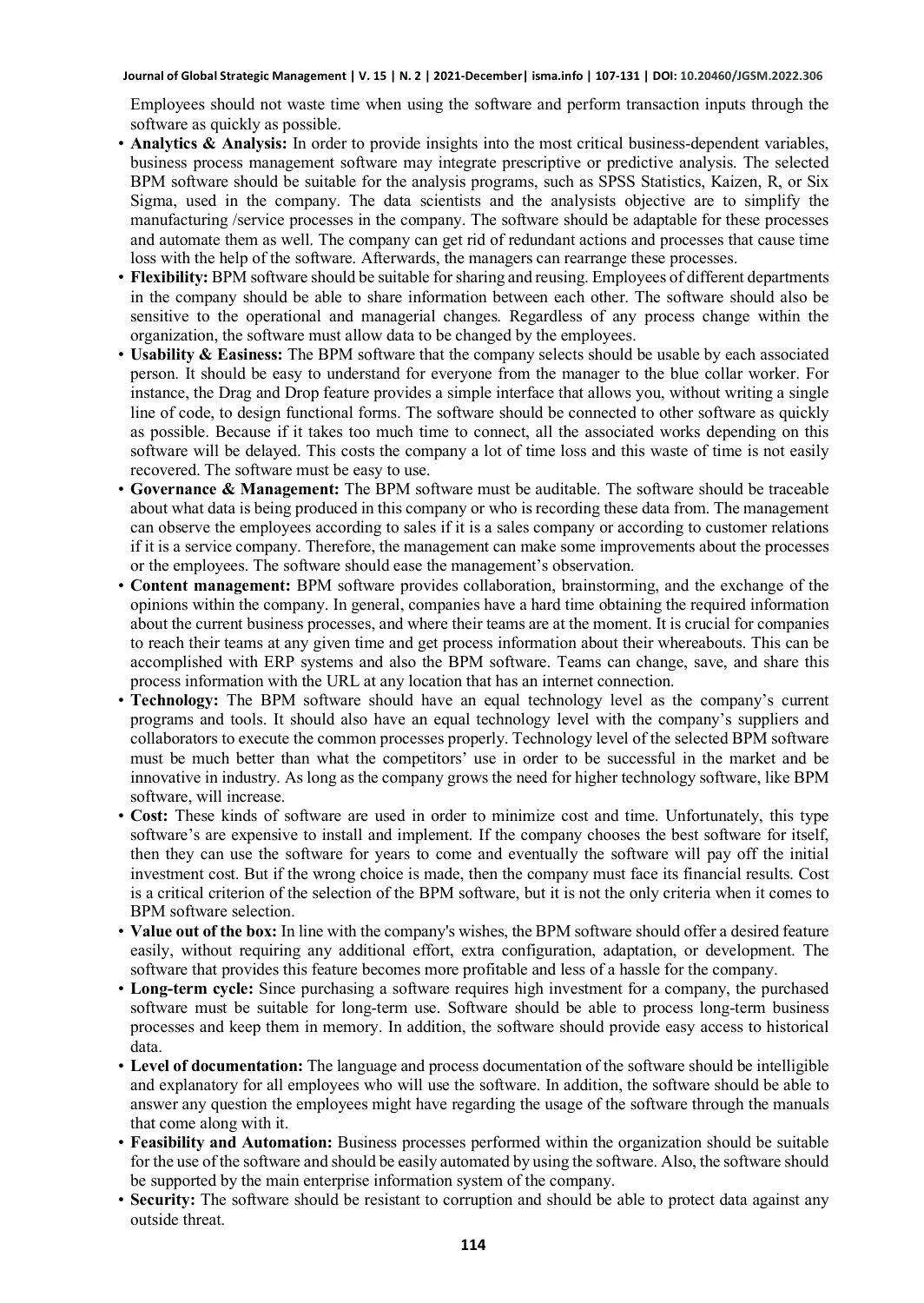• **Sensibility of external environment:** The number of environmental effects on the business process depends on the many changes in laws and regulations. The right BPM software must be able to keep up with the changes.

After several discussions in the second round, employees also emphasized some additional features for the BPM software selection. The following are these emphasized features:

- **Comprehensive reporting:** It should provide a comprehensive report on various business processes, combining logic and statistics.
- **Simulation:** After modelling a business process to give an idea of what each participant will see, the user should be able to simulate the process with the simulation feature.
- **Role-based routing:** The BPM software should include organizational structures to enable the user to specify the role of every individual in the organization in case they are not already defined in another database.
- **To-do widgets:** Each employee should be able to create a list of significant to-do tasks with the business process management software and set a reminder for each task.
- **Process mapping & Real time monitoring:** It should allow the company to represent ideas and business processes with flowcharts, maps, graphs, and other visuals. The software for the management of business processes should enable the company to track company's business processes in real time and to assess the output of key business indicators.
- **Mobile support:** Business process management software should have the ability to set up personalized work environments that employees can access from their mobile devices with customizable dashboards.
- **Project management:** BPM's one of the major utilities should be Performance Management, but this utility differs widely between products. This feature should enable the user to handle his/her business ventures reasonably easy.

The set of criteria list with their references is shown in Table 1.

| Criteria                                   | Resource                           | Round          |
|--------------------------------------------|------------------------------------|----------------|
| Fit with business process type             | (BPM Institute, 2016)              |                |
| <b>Integration&amp;Workflow Management</b> | (PAT Research, 2018)               | 1              |
| <b>Business process Optimization</b>       | (BPM Institute, 2016)              | 1              |
| <b>Analytics &amp; Analysis</b>            | (Ma, Kim, Seo, Leem, & Moon, 2012) | 1              |
| <b>Flexibility</b>                         | (Ma, Kim, Seo, Leem, & Moon, 2012) |                |
| <b>Usability &amp; Easiness</b>            | (Kohlenbach, 2018)                 |                |
| Governance                                 | (Kohlenbach, 2018)                 |                |
| <b>Content Management</b>                  | (Kohlenbach, 2018)                 | 1              |
| Technology                                 | (Kohlenbach, 2018)                 |                |
| Cost                                       | (Kohlenbach, 2018)                 | 1              |
| Value out of the box                       | (BPM Institute, 2016)              | 1              |
| Long-term cycle                            | (Kim, Baek, Lee, & Lim, 2018)      | 1              |
| <b>Level of Documentation</b>              | (Ma, Kim, Seo, Leem, & Moon, 2012) |                |
| <b>Feasibility and Automation</b>          | (Ma, Kim, Seo, Leem, & Moon, 2012) |                |
| <b>Security</b>                            | (Kim, Baek, Lee, & Lim, 2018)      |                |
| Sensibility of external environment        | (Kim, Baek, Lee, & Lim, 2018)      | 1              |
| <b>Comprehensive Reporting</b>             | (PAT Research, 2018)               | $\overline{2}$ |
| <b>Simulation</b>                          | (PAT Research, 2018)               | 2              |
| Role-based routing                         | (PAT Research, 2018)               | $\overline{2}$ |
| To-do widgets                              | (PAT Research, 2018)               | 2              |
| Process Mapping & Real time monitoring     | (PAT Research, 2018)               | $\overline{2}$ |
| <b>Mobile Support</b>                      | (PAT Research, 2018)               | 2              |
| <b>Project Management</b>                  | (PAT Research, 2018)               | $\overline{2}$ |

**Table 1:** The Criteria List

Then, all criteria were scored from 1 to 5 by each group member. The given scores were added up, averaged, and the criteria were selected. A final discussion was held for the selected criteria and the steps taken were reported.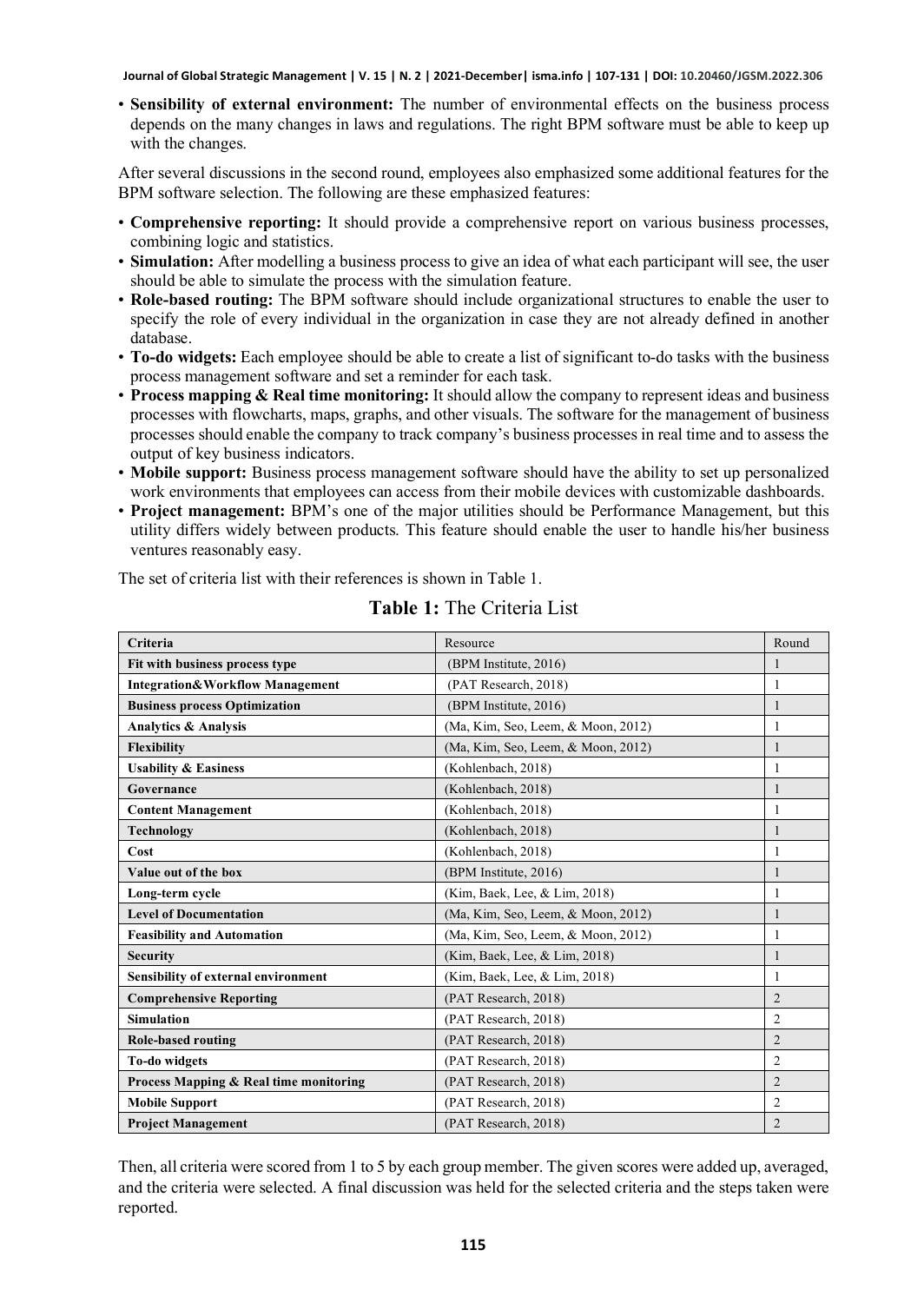| <b>Topic</b>                           | <b>Manager 1's</b><br><b>Points</b> | <b>Manager 2's</b><br><b>Points</b> | <b>Manager 3's</b><br><b>Points</b> | <b>Manager 4's</b><br><b>Points</b> | Mean           |
|----------------------------------------|-------------------------------------|-------------------------------------|-------------------------------------|-------------------------------------|----------------|
| Fit with business process type         | 4                                   | 4                                   | 5                                   | 5                                   | 4.5            |
| Integration & Workflow Management      | 5                                   | 5                                   | 5                                   | 5                                   | 5              |
| Business process optimization          | 5                                   | $\overline{4}$                      | 5                                   | 5                                   | 4.75           |
| Analytics & Analysis                   | 4                                   | 5                                   | 5                                   | $\overline{4}$                      | 4.5            |
| Flexibility                            | 4                                   | 5                                   | 5                                   | $\overline{4}$                      | 4.5            |
| Usability & Easiness                   | 5                                   | $\overline{4}$                      | 4                                   | 5                                   | 4.5            |
| Governance*                            | 3                                   | 3                                   | 3                                   | 3                                   | 3              |
| Content management                     | 4                                   | 4                                   | 4                                   | $\overline{4}$                      | $\overline{4}$ |
| Technology                             | 4                                   | 4                                   | 5                                   | 5                                   | 4.5            |
| $Cost*$                                | 3                                   | $\overline{4}$                      | 4                                   | $\overline{4}$                      | 3.75           |
| Value out of the box                   | 5                                   | 3                                   | 5                                   | 3                                   | $\overline{4}$ |
| Long-term cycle                        | 4                                   | $\overline{4}$                      | 5                                   | 4                                   | 4.25           |
| Level of documentation*                | 3                                   | 3                                   | 3                                   | 3                                   | 3              |
| Feasibility and Automation             | 4                                   | 5                                   | 5                                   | $\overline{4}$                      | 4.5            |
| Security                               | 5                                   | 5                                   | 5                                   | 5                                   | $\overline{5}$ |
| Sensibility of external environment*   | $\overline{c}$                      | 3                                   | 3                                   | 3                                   | 2.75           |
| Comprehensive reporting*               | 4                                   | $\overline{2}$                      | 3                                   | 3                                   | 3              |
| Simulation                             | 3                                   | 4                                   | 5                                   | 5                                   | 4.25           |
| Role-based routing*                    | $\overline{c}$                      | 3                                   | $\overline{c}$                      | 3                                   | 2.5            |
| To-do widgets*                         | $\overline{c}$                      | 3                                   | $\overline{c}$                      | 2                                   | 2.25           |
| Process mapping & Real time monitoring | 5                                   | 4                                   | 5                                   | 5                                   | 4.75           |
| Mobile support*                        | $\overline{c}$                      | $\overline{2}$                      | $\overline{c}$                      | 2                                   | $\mathbf{2}$   |
| Project management*                    | 3                                   | 3                                   | 3                                   | 3                                   | $\mathbf{3}$   |

#### **Journal of Global Strategic Management | V. 15 | N. 2 | 2021-December| isma.info | 107-131 | DOI: 10.20460/JGSM.2022.306 Table 2:** The Results of NGT

The NGT method used and scored the criteria. Then it is found their mean value as 3.84. It is eliminated criteria that were under the mean value (Taylan, 2011). So, it is obtained 14 criteria (in Table 2 with a \* mark) that reduced from 23 criteria with the NGT method.

### **Delphi Method**

The Delphi method applied to the criteria that reduced from 23 to 14 with the NGT method. A survey was prepared out of the 14 selected criteria. This survey shared with a team of employees consisting of 50 people. In the survey, it is asked the participants to score the 14 criteria between 1 and 5 based on the degree of significance. Then the averages of the data took, collected and analyzed. After reviewing the survey results, the results of participants sent back to them. The participants to be asked to review their results and fill out the survey again. For the second time, the survey took and analyzed the averages of the data that collected from the participants. The eliminated criteria with mean value is below of 4.49, thus reduced the number of criteria to 8.

The following are the questions of the survey: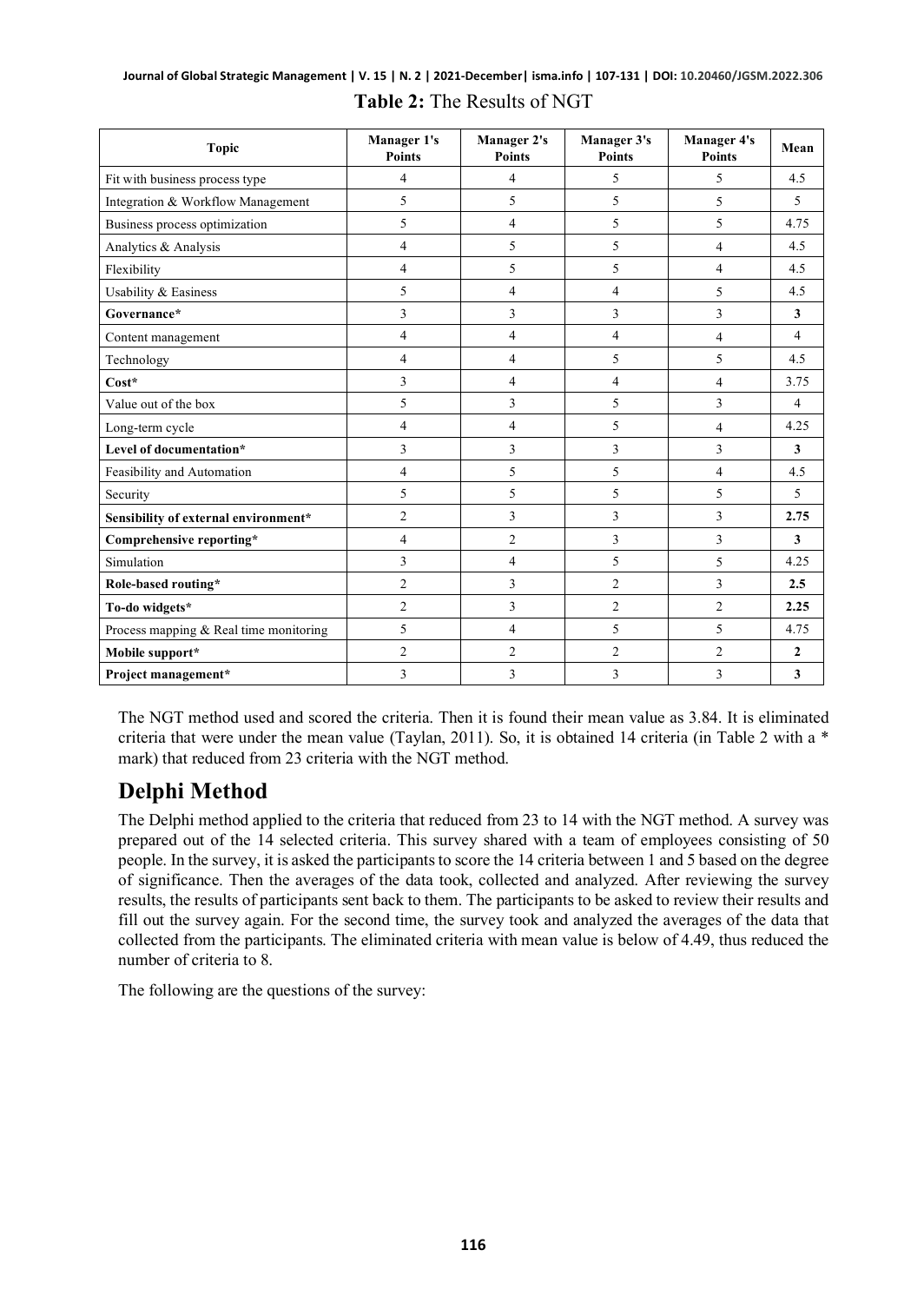#### **Journal of Global Strategic Management | V. 15 | N. 2 | 2021-December| isma.info | 107-131 | DOI: 10.20460/JGSM.2022.306 Table 3:** The Survey - Criterion Selection Evaluation of BPM Software

| <b>Criterion Selection Evaluation of BPM Software</b> |                           |              |                |                         |                         |                |                     |
|-------------------------------------------------------|---------------------------|--------------|----------------|-------------------------|-------------------------|----------------|---------------------|
| Fit with business process type                        | It's not important at all | 1            | $\mathbf{2}$   | $\mathbf{3}$            | $\overline{\mathbf{4}}$ | 5              | It's very important |
|                                                       |                           | O            | O              | O                       | O                       | О              |                     |
| Integration & Workflow management                     | It's not important at all | $\mathbf{1}$ | $\mathbf{2}$   | $\mathbf{3}$            | 4                       | 5              | It's very important |
|                                                       |                           | O            | O              | O                       | $\bigcirc$              | О              |                     |
| Business process optimization                         | It's not important at all | 1            | $\mathbf{2}$   | $\mathbf{3}$            | $\overline{\mathbf{4}}$ | 5              | It's very important |
|                                                       |                           | O            | O              | O                       | O                       | O              |                     |
| Technology                                            | It's not important at all | 1            | $\overline{2}$ | 3                       | 4                       | 5              | It's very important |
|                                                       |                           | O            | O              | $\circ$                 | O                       | O              |                     |
| Value out of the box                                  | It's not important at all | 1            | $\overline{2}$ | $\mathbf{3}$            | $\overline{\mathbf{4}}$ | 5              | It's very important |
|                                                       |                           | O            | O              | O                       | O                       | О              |                     |
| Long-term cycle                                       | It's not important at all | 1            | $\mathbf{2}$   | 3                       | $\overline{\mathbf{4}}$ | 5              | It's very important |
|                                                       |                           | O            | O              | O                       | O                       | О              |                     |
| Analytics & Analysis                                  | It's not important at all | 1            | $\mathbf{2}$   | $\mathbf{3}$            | $\overline{\mathbf{4}}$ | 5              | It's very important |
|                                                       |                           | O            | О              | O                       | O                       | О              |                     |
| Flexibility                                           | It's not important at all | 1            | $\overline{2}$ | $\mathbf{3}$            | $\overline{\mathbf{4}}$ | 5              | It's very important |
|                                                       |                           | O            | O              | O                       | O                       | О              |                     |
| Usability & Easiness                                  | It's not important at all | 1            | $\mathbf{2}$   | $\mathbf{3}$            | $\overline{\mathbf{4}}$ | 5              | It's very important |
|                                                       |                           | O            | O              | O                       | O                       | O              |                     |
| Content management                                    | It's not important at all | $\mathbf{1}$ | $\mathbf{2}$   | 3                       | 4                       | 5              | It's very important |
|                                                       |                           | O            | O              | O                       | O                       | О              |                     |
| Feasibility & Automation                              | It's not important at all | 1            | $\overline{2}$ | 3                       | $\overline{\mathbf{4}}$ | 5              | It's very important |
|                                                       |                           | O            | O              | O                       | O                       | O              |                     |
| Security                                              | It's not important at all | 1            | $\mathbf{2}$   | $\overline{\mathbf{3}}$ | $\overline{\mathbf{4}}$ | 5 <sup>5</sup> | It's very important |
|                                                       |                           | O            | O              | $\circ$                 | O                       | О              |                     |
| Simulation                                            | It's not important at all | $\mathbf{1}$ | $\mathbf{2}$   | $\mathbf{3}$            | $\overline{\mathbf{4}}$ | 5              | It's very important |
|                                                       |                           | $\circ$      | O              | O                       | O                       | O              |                     |
| Process mapping & Real time monitoring                | It's not important at all | $\mathbf{1}$ | $\mathbf{2}$   | $\mathbf{3}$            | $\overline{\mathbf{4}}$ | 5              | It's very important |
|                                                       |                           | O            | O              | O                       | О                       | O              |                     |

The following Figure 2 and Figure 3 represents the percentage of some of the answers of 50 participants: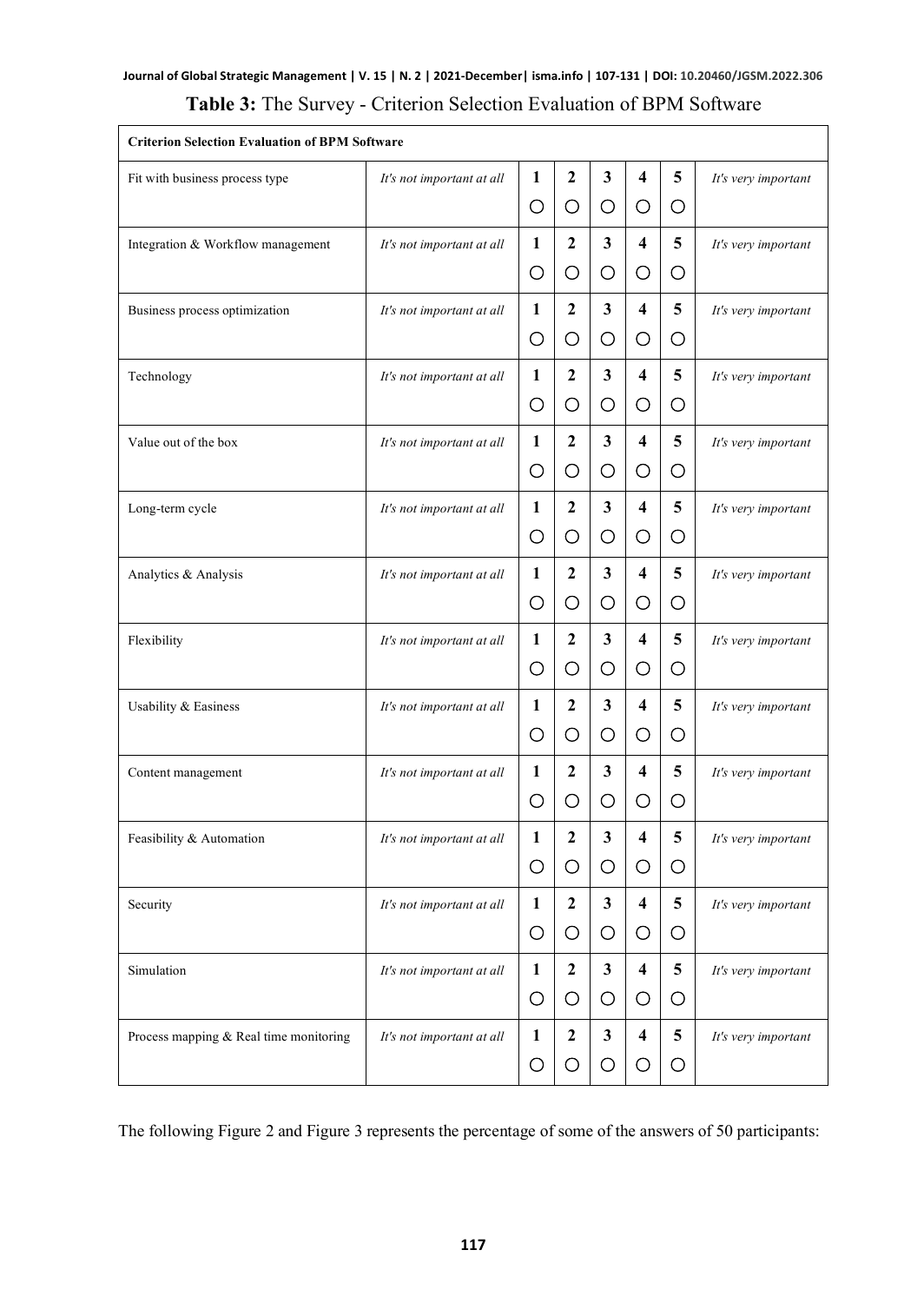

| Figure 2: Percentage of the Results of Process Figure 3: Percentage of the Results of |                    |     |  |                   |  |
|---------------------------------------------------------------------------------------|--------------------|-----|--|-------------------|--|
| <b>Mapping &amp; Real Time Monitoring Criteria</b>                                    | <b>Feasibility</b> | and |  | <b>Automation</b> |  |
|                                                                                       | <b>Criteria</b>    |     |  |                   |  |

The results of the first survey that conducted are given in Table 4.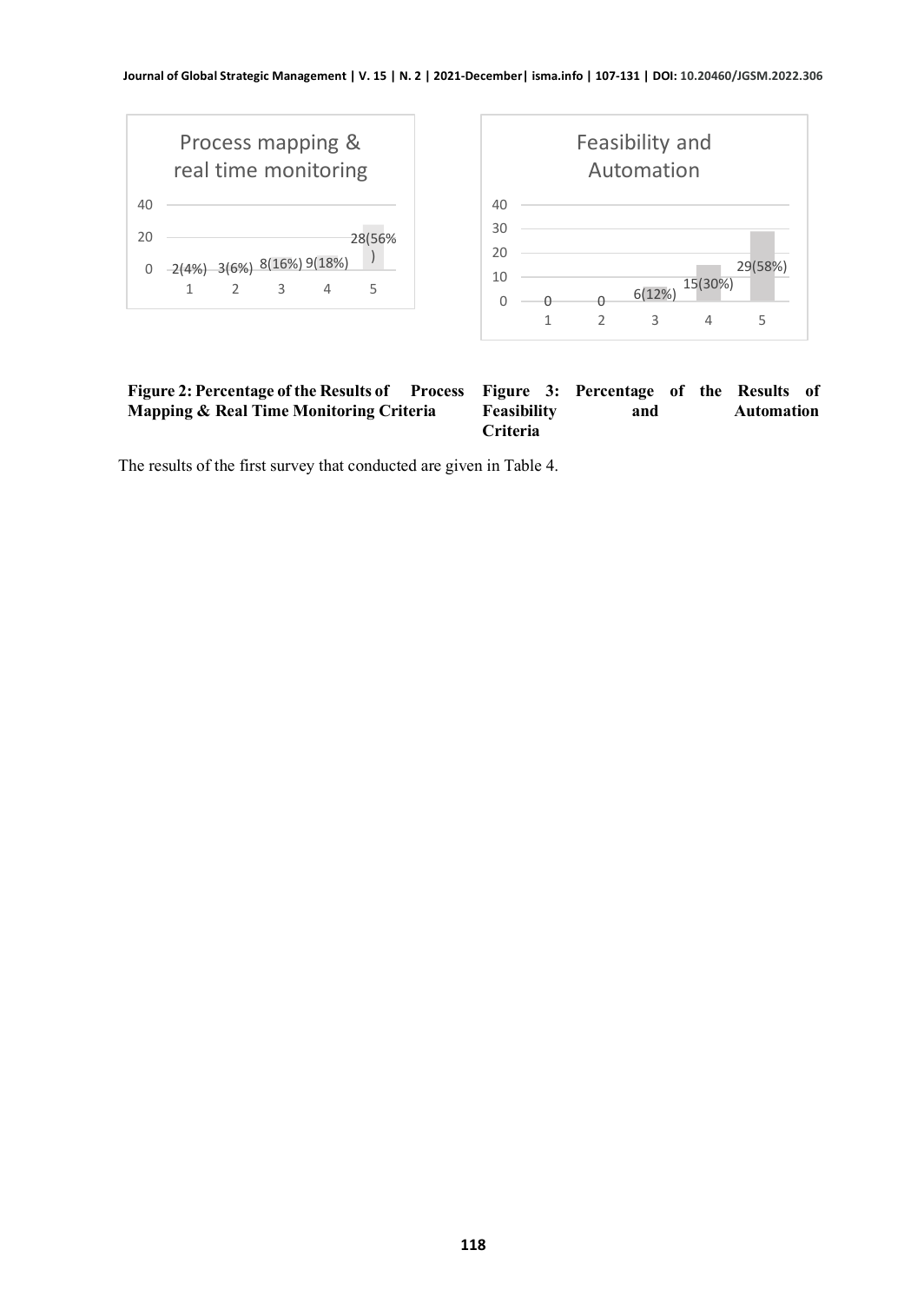|                | process type<br>business<br>Fit with | Integration &<br>management<br>Workflow | optimization<br><b>Business</b><br>process | Analytics &<br>Analysis      | Flexibility    | Usability &<br>Easiness | management<br>Content | Technology          | Value out of<br>the box | Long-term<br>cycle            | Automation<br>Feasibility<br>and           | Security       | Simulation          | mapping $\&$ Real time<br>montoring<br>Process |
|----------------|--------------------------------------|-----------------------------------------|--------------------------------------------|------------------------------|----------------|-------------------------|-----------------------|---------------------|-------------------------|-------------------------------|--------------------------------------------|----------------|---------------------|------------------------------------------------|
|                | 4                                    | 5                                       | 5                                          | 5                            | 4              | 3                       | 4                     | 4                   | 5                       | 3                             | 5                                          | 5              | 3                   | 2                                              |
|                | 4                                    | 5                                       | 3                                          | 4                            | 5              | 5                       | 5                     | 5                   | 4                       | 5                             | $\overline{4}$                             | 5              | $\boldsymbol{2}$    | 4                                              |
|                | 5                                    | 5                                       | 5                                          | 5                            | 5              | 5                       | 5                     | 5                   | 5                       | 5                             | 5                                          | 5              | 5                   | 5                                              |
|                | 5                                    | $\overline{4}$                          | $\overline{4}$                             | 5                            | 4              | 5                       | $\overline{4}$        | 5                   | 4                       | 4                             | 5                                          | 5              | $\overline{4}$      | $\overline{2}$                                 |
|                | 5                                    | 5                                       | 5                                          | $\overline{\mathbf{4}}$      | 5              | 5                       | 5                     | 1                   | 4                       | 5                             | $\overline{5}$                             | 5              | $\overline{4}$      | 5                                              |
|                | 5                                    | 5                                       | $\overline{4}$                             | $\overline{4}$               | 3              | 5                       | 4                     | 5                   | 3                       | 3                             | 5                                          | 5              | 5                   | 5                                              |
|                | 5                                    | 5                                       | 5                                          | $\overline{4}$               | 5              | 5                       | 5                     | 5                   | 5                       | 5                             | 5                                          | 5              | 5                   | 5                                              |
|                | $\overline{4}$                       | 5                                       | $\overline{\mathbf{4}}$                    | 3                            | 4              | 5                       | 4                     | $\overline{4}$      | $\overline{4}$          | $\mathfrak{2}$                | $\overline{\mathbf{3}}$                    | 5              | $\overline{4}$      | $\overline{\mathbf{3}}$                        |
|                | 5                                    | 5                                       | 5                                          | 5                            | 5              | 5                       | 5                     | 5                   | 5                       | 5                             | 5                                          | 5              | 5                   | 5                                              |
|                | 5                                    | $\overline{4}$                          | 5                                          | $\overline{4}$               | 3              | 5                       | 4                     | $\overline{4}$      | 5                       | 3                             | 5                                          | 3              | 3                   | $\overline{\mathbf{3}}$                        |
|                | 4                                    | 3                                       | 5                                          | $\overline{4}$               | 5              | 5                       | 4                     | 2                   | 4                       | 3                             | 3                                          | 5              | 3                   | 5                                              |
|                | 5                                    | 4                                       | 4                                          | $\overline{4}$               | 5              | 5                       | 5                     | $\overline{4}$      | 5                       | 5                             | $\overline{4}$                             | 5              | 5                   | $\overline{\mathbf{3}}$                        |
|                | $\overline{\mathcal{A}}$             | 5                                       | 5                                          | 5                            | 5              | 5                       | 5                     | 5                   | 5                       | 5                             | 5                                          | 5              | 5                   | 5                                              |
|                | $\overline{4}$                       | 5                                       | 5                                          | 5                            | 5              | 3<br>5                  | 5                     | 4                   | 5<br>5                  | 5                             | $\overline{\mathcal{L}}$<br>$\overline{5}$ | $\overline{4}$ | 5                   | 5                                              |
|                | 5<br>5                               | $\overline{4}$<br>5                     | 5<br>5                                     | $\overline{\mathbf{4}}$<br>5 | 4<br>5         | 5                       | 5<br>5                | 4<br>5              | 5                       | $\overline{\mathcal{L}}$<br>5 | 5                                          | 5<br>5         | $\overline{4}$<br>5 | $\overline{4}$<br>5                            |
|                | 5                                    | 5                                       | 5                                          | 5                            | 5              | 5                       | 5                     | 4                   | 5                       | $\overline{4}$                | $\overline{4}$                             | 5              | 5                   | $\overline{\mathcal{L}}$                       |
|                | $\overline{4}$                       | 5                                       | 4                                          | 3                            | 4              | $\mathfrak{Z}$          | 4                     | 5                   | 4                       | 5                             | $\overline{4}$                             | 5              | 5                   | 5                                              |
|                | 5                                    | 5                                       | 5                                          | 5                            | 5              | 5                       | 5                     | 5                   | 4                       | 4                             | $\overline{4}$                             | 5              | $\overline{4}$      | $\overline{\mathcal{L}}$                       |
|                | 5                                    | 5                                       | 5                                          | 5                            | 5              | 5                       | 5                     | 5                   | 5                       | 5                             | 5                                          | 5              | 4                   | 4                                              |
|                | 5                                    | 5                                       | 5                                          | $\overline{4}$               | 4              | 5                       | 5                     | 3                   | 3                       | 5                             | 5                                          | 5              | $\overline{4}$      | 5                                              |
|                | 5                                    | 5                                       | 4                                          | 4                            | 4              | $\overline{4}$          | 4                     | 3                   | 5                       | 4                             | $\overline{\mathbf{3}}$                    | 5              | 5                   | 5                                              |
|                | 4                                    | 5                                       | $\overline{4}$                             | $\overline{4}$               | 4              | $\overline{4}$          | 4                     | 5                   | $\overline{4}$          | $\overline{4}$                | $\overline{\mathbf{4}}$                    | 5              | 5                   | 5                                              |
|                | 5                                    | 5                                       | $\overline{4}$                             | $\overline{4}$               | 3              | $\overline{3}$          | $\overline{4}$        | 4                   | 5                       | 4                             | 5                                          | 3              | $\overline{2}$      | $\overline{\mathbf{3}}$                        |
|                | 5                                    | 5                                       | 5                                          | $\overline{4}$               | 5              | $\overline{4}$          | 4                     | 4                   | 5                       | 4                             | $\overline{4}$                             | 5              | 5                   | 5                                              |
| Survey Results | 5                                    | 5                                       | 5                                          | 5                            | 5              | 5                       | 5                     | 5                   | 5                       | 5                             | 5                                          | 5              | 5                   | 5                                              |
|                | 5                                    | 5                                       | 5                                          | 5                            | 5              | 5                       | 5                     | 5                   | 5                       | 5                             | 5                                          | 5              | $\overline{4}$      | $\overline{\mathcal{L}}$                       |
|                | 5                                    | 5                                       | 5                                          | 5                            | 5              | 5                       | 5                     | 5                   | 5                       | 5                             | $\overline{\mathbf{4}}$                    | 5              | 5                   | 5                                              |
|                | 5                                    | $\overline{4}$                          | 4                                          | 4                            | 5              | $\overline{4}$          | 4                     | 4                   | 4                       | 4                             | $\overline{4}$                             | 5              | 4                   | 5                                              |
|                | 5                                    | 5                                       | 5                                          | 4                            | 5              | 5                       | 4                     | 5                   | 5                       | 3                             | 3                                          | 5              | 4                   | 5                                              |
|                | 5                                    | $\overline{4}$                          | 3                                          | 4                            | 3              | $\overline{2}$          | 5                     | 5                   | 4                       | 3                             | 3                                          | 5              | 3                   | $\overline{c}$                                 |
|                | 5                                    | 5                                       | 5                                          | 5                            | 5              | 5                       | 5                     | 5                   | 5                       | 5                             | 5                                          | 5              | 5                   | 5                                              |
|                | 5                                    | 5                                       | $\overline{4}$                             | 5                            | 5              | 3                       | 5                     | 5                   | $\overline{4}$          | 5                             | $\overline{\mathbf{4}}$                    | $\overline{4}$ | 5                   | 5                                              |
|                | 5                                    | 5<br>5                                  | 5                                          | 5                            | 5              | 5<br>$\overline{4}$     | 5                     | 5                   | 5                       | 5                             | 5<br>$\overline{5}$                        | 5<br>5         | $\overline{4}$      | 5                                              |
|                | $\overline{4}$<br>5                  | 5                                       | $\overline{\mathcal{L}}$<br>5              | 5<br>5                       | 5<br>5         | 5                       | $\overline{4}$<br>5   | $\overline{4}$<br>5 | 5<br>5                  | 5<br>5                        | 5                                          | 5              | 3<br>5              | $\overline{\mathcal{L}}$<br>5                  |
|                | 5                                    | 5                                       | 5                                          | 5                            | 5              | 3                       | 5                     | 5                   | 5                       | 5                             | 5                                          | 5              | 3                   | $\overline{\mathbf{3}}$                        |
|                | 5                                    | 5                                       | 5                                          | 5                            | 5              | 5                       | $\overline{4}$        | 5                   | 5                       | 5                             | 5                                          | 5              | 5                   | 5                                              |
|                | 5                                    | 5                                       | 5                                          | 5                            | 5              | 5                       | 5                     | 5                   | 5                       | 4                             | 5                                          | 5              | 5                   | 5                                              |
|                | $\overline{4}$                       | $\mathfrak{Z}$                          | 5                                          | 5                            | $\overline{4}$ | 3                       | $\overline{4}$        | $\mathfrak{Z}$      | $\overline{2}$          | $\mathbf{1}$                  | $\overline{4}$                             | $\overline{5}$ | 2                   | $\mathbf{1}$                                   |
|                | 5                                    | $\overline{5}$                          | 5                                          | 5                            | 5              | 5                       | $\overline{5}$        | $\overline{5}$      | $\overline{5}$          | $\overline{3}$                | 5                                          | $\overline{5}$ | $\overline{5}$      | 5                                              |
|                | $\overline{4}$                       | $\overline{4}$                          | $\overline{4}$                             | $\sqrt{5}$                   | $\mathfrak{Z}$ | $\mathfrak{Z}$          | $\overline{4}$        | $\sqrt{5}$          | $\overline{4}$          | 4                             | $\mathfrak{Z}$                             | 5              | $\overline{4}$      | 3                                              |
|                | 5                                    | $\overline{4}$                          | $\mathfrak{Z}$                             | $\sqrt{5}$                   | $\sqrt{5}$     | $\mathfrak{Z}$          | $\overline{3}$        | $\mathbf{1}$        | 5                       | 5                             | 4                                          | 5              | 5 <sup>5</sup>      | $\overline{4}$                                 |
|                | 5                                    | $\overline{5}$                          | 5                                          | $\overline{5}$               | 5              | 5                       | 5                     | 5                   | $\overline{5}$          | 5                             | $\mathbf{1}$                               | $\overline{5}$ | $\overline{5}$      | $\overline{2}$                                 |
|                | $\overline{4}$                       | $\overline{4}$                          | 5                                          | 5                            | 5              | 5                       | 5                     | 5                   | 5                       | 5                             | 5                                          | 5              | 5                   | 5                                              |
|                | 5                                    | 5                                       | 5                                          | 5                            | 5              | 3                       | 5                     | 5                   | 5                       | 5                             | 5                                          | 5              | 5                   | 3                                              |
|                | $\overline{4}$                       | $\overline{4}$                          | $\overline{4}$                             | 4                            | $\overline{4}$ | $\overline{4}$          | $\overline{4}$        | $\overline{4}$      | $\overline{4}$          | 4                             | 4                                          | $\overline{4}$ | $\overline{4}$      | $\overline{4}$                                 |
|                | $\overline{4}$                       | $\overline{4}$                          | $\overline{4}$                             | 5                            | 5              | $\overline{4}$          | 5                     | 5                   | $\mathfrak{Z}$          | $\overline{3}$                | 5                                          | $\overline{4}$ | 5                   | $\overline{5}$                                 |
|                | 5                                    | 5                                       | 5                                          | 5                            | 5              | 5                       | 5                     | 5                   | 5                       | 5                             | 5                                          | 5              | 5 <sup>5</sup>      | 5                                              |
|                | 5                                    | 5                                       | $\overline{4}$                             | 2                            | 3              | $\overline{4}$          | 5                     | 5                   | 5                       | 3                             | $\overline{4}$                             | 5              | $\overline{2}$      | $\mathfrak{Z}$                                 |
| Mean           | 4.72                                 | 4.7                                     | 4.58                                       | 4.52                         | 4.56           | 4.38                    | 4.6                   | 4.42                | 4.56                    | 4.26                          | 4.38                                       | 4.84           | 4.26                | 4.18                                           |

#### **Table 4: Results of the First Survey**

The results of the second survey that conducted are given in Table 5.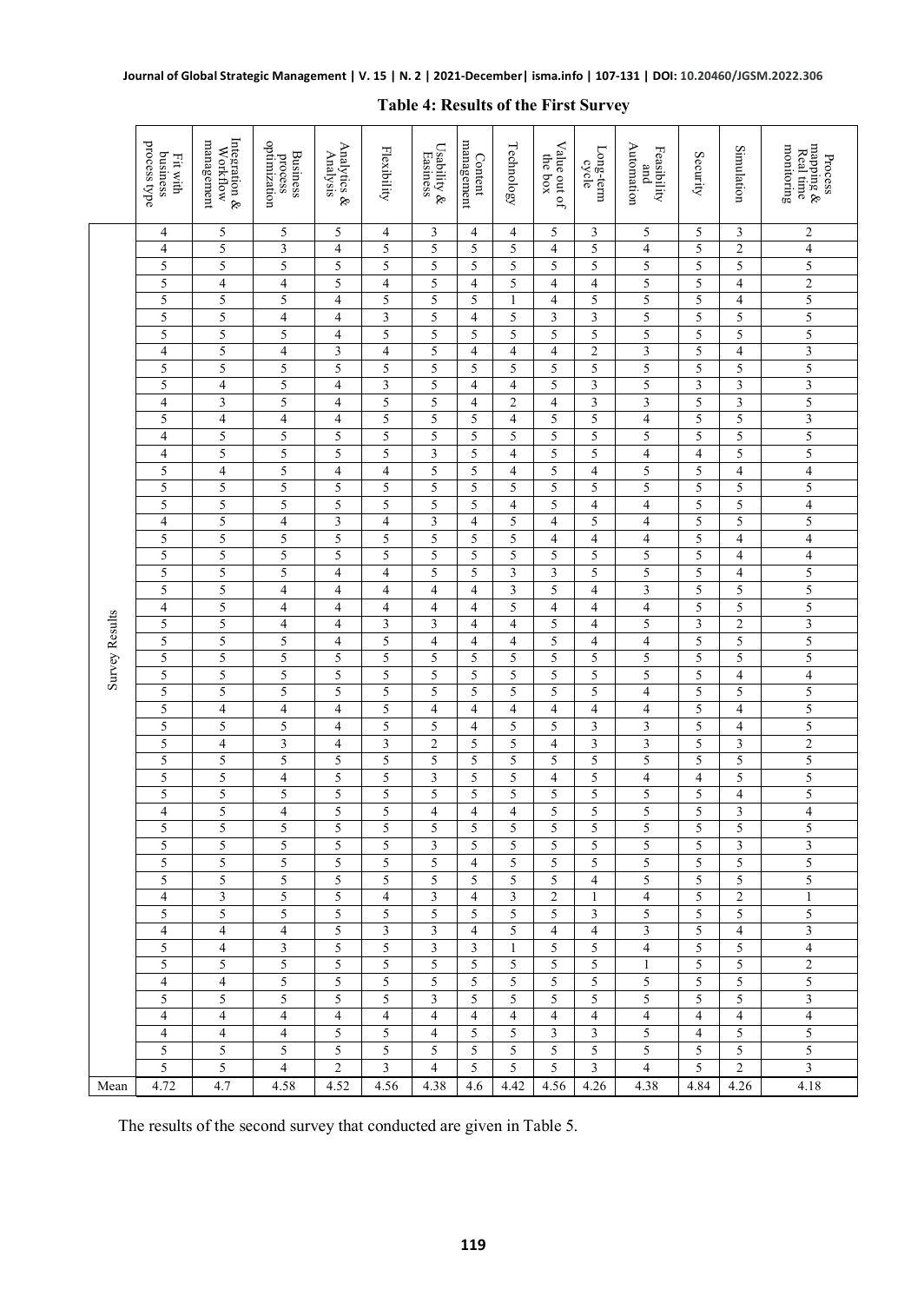|                | Fit with business<br>$\mathop{\rm process}\nolimits$ type* | Integration &<br>management<br><b>Workflow</b> | <b>Business process</b><br>optimization | Analytics &<br>Analysis* | Flexibility    | Usability &<br>Easiness | management<br>Content   | Technology              | Value out of the<br>$x$ oq | Long-term cycle* | Feasibility and<br>$\mbox{Automation}^*$ | Security                    | Simulation*             | Process mapping<br>$\mathrm{monitoring}^*$<br>$\&$ Real time |
|----------------|------------------------------------------------------------|------------------------------------------------|-----------------------------------------|--------------------------|----------------|-------------------------|-------------------------|-------------------------|----------------------------|------------------|------------------------------------------|-----------------------------|-------------------------|--------------------------------------------------------------|
|                | $\overline{4}$                                             | 5                                              | 5                                       | 5                        | $\overline{4}$ | 3                       | $\overline{4}$          | $\overline{4}$          | 5                          | $\mathfrak{Z}$   | 5                                        | 5                           | 3                       | $\overline{2}$                                               |
|                | $\overline{4}$                                             | $\mathfrak s$                                  | $\mathfrak z$                           | $\overline{4}$           | 5              | 5                       | 5                       | $\mathfrak s$           | $\overline{4}$             | 5                | $\overline{4}$                           | $\mathfrak s$               | $\overline{c}$          | $\overline{4}$                                               |
|                | 5                                                          | 5                                              | 5                                       | 5                        | 5              | 5                       | 5                       | 5                       | 5                          | 5                | 5                                        | $\sqrt{5}$                  | 5                       | 5                                                            |
|                | 5                                                          | $\overline{4}$                                 | $\overline{4}$                          | 5                        | $\overline{4}$ | $\mathfrak s$           | $\overline{\mathbf{4}}$ | 5                       | $\overline{4}$             | $\overline{4}$   | 5                                        | $\sqrt{5}$                  | $\overline{4}$          | $\sqrt{2}$                                                   |
|                | 5                                                          | 5                                              | 5                                       | 4                        | 5              | $\overline{\mathbf{5}}$ | 5                       | $\mathbf{1}$            | $\overline{4}$             | 5                | 5                                        | $\sqrt{5}$                  | $\overline{4}$          | $\sqrt{5}$                                                   |
|                | 5                                                          | 5                                              | $\overline{4}$                          | $\overline{4}$           | 3              | 5                       | $\overline{\mathbf{4}}$ | 5                       | 3                          | 3                | 5                                        | $\mathfrak s$               | 5                       | 5                                                            |
|                | 5                                                          | 5                                              | $\sqrt{5}$                              | $\overline{4}$           | $\sqrt{5}$     | $\overline{\mathbf{5}}$ | 5                       | 5                       | $\sqrt{5}$                 | $\sqrt{5}$       | 5                                        | $\sqrt{5}$                  | $\overline{\mathbf{4}}$ | 5                                                            |
|                | $\overline{4}$                                             | $\mathfrak s$                                  | $\overline{4}$                          | 3                        | $\overline{4}$ | 5                       | $\overline{\mathbf{4}}$ | $\overline{4}$          | $\overline{4}$             | $\mathfrak z$    | $\overline{4}$                           | $\mathfrak s$               | $\overline{4}$          | $\ensuremath{\mathfrak{Z}}$                                  |
|                | 5                                                          | 5                                              | $\sqrt{5}$                              | 5                        | 5              | 5                       | 5                       | 5                       | 5                          | 5                | 5                                        | $\mathfrak s$               | 5                       | $\overline{\mathbf{5}}$                                      |
|                | 5                                                          | $\overline{\mathbf{4}}$                        | $\mathfrak s$                           | $\overline{\mathbf{4}}$  | 3              | $\overline{\mathbf{5}}$ | $\overline{\mathbf{4}}$ | $\overline{4}$          | 5                          | $\mathfrak z$    | 5                                        | $\overline{\mathbf{3}}$     | 3                       | $\overline{\mathbf{3}}$                                      |
|                | $\overline{4}$                                             | 3                                              | $\sqrt{5}$                              | 4                        | 5              | 5                       | $\overline{\mathbf{4}}$ | $\sqrt{2}$              | $\overline{4}$             | $\mathfrak{Z}$   | 3                                        | $\sqrt{5}$                  | 3                       | 5                                                            |
|                | 5                                                          | $\overline{4}$                                 | $\overline{4}$                          | $\overline{4}$           | $\sqrt{5}$     | 5                       | 5                       | $\overline{4}$          | 5                          | 5                | $\overline{4}$                           | $\sqrt{5}$                  | 5                       | $\mathbf{3}$                                                 |
|                | $\overline{4}$                                             | 5                                              | $\mathfrak s$                           | 5                        | 5              | 5                       | 5                       | 5                       | 5                          | 5                | 5                                        | $\mathfrak s$               | 5                       | $\overline{4}$                                               |
|                | $\overline{4}$                                             | 5                                              | $\mathfrak s$                           | 5                        | $\sqrt{5}$     | $\overline{\mathbf{3}}$ | $\overline{\mathbf{5}}$ | $\overline{4}$          | 5                          | 5                | $\overline{4}$                           | $\overline{4}$              | 5                       | $\overline{4}$                                               |
|                | 5                                                          | $\overline{4}$                                 | $\sqrt{5}$                              | 4                        | $\overline{4}$ | 5                       | $\sqrt{5}$              | $\overline{4}$          | 5                          | $\overline{4}$   | 5                                        | $\sqrt{5}$                  | 4                       | $\overline{4}$                                               |
|                | 5                                                          | 5                                              | $\mathfrak s$                           | 5                        | 5              | 5                       | 5                       | 5                       | 5                          | 5                | 5                                        | $\mathfrak s$               | 5                       | 5                                                            |
|                | 5                                                          | 5                                              | $\sqrt{5}$                              | 5                        | 5              | 5                       | 5                       | $\overline{4}$          | 5                          | $\overline{4}$   | $\overline{4}$                           | $\sqrt{5}$                  | 5                       | $\overline{4}$                                               |
|                | $\overline{4}$                                             | 5                                              | $\overline{4}$                          | 3                        | $\overline{4}$ | $\overline{\mathbf{3}}$ | $\overline{\mathbf{4}}$ | 5                       | $\overline{4}$             | 5                | $\overline{4}$                           | $\sqrt{5}$                  | 5                       | $\overline{4}$                                               |
|                | 5                                                          | 5                                              | $\sqrt{5}$                              | 5                        | 5              | 5                       | 5                       | 5                       | $\overline{4}$             | $\overline{4}$   | $\overline{4}$                           | $\mathfrak s$               | $\overline{4}$          | $\overline{4}$                                               |
|                | 5                                                          | $\mathfrak s$                                  | $\mathfrak s$                           | 5                        | $\sqrt{5}$     | $\overline{\mathbf{5}}$ | 5                       | 5                       | $\sqrt{5}$                 | $\sqrt{5}$       | 5                                        | $\sqrt{5}$                  | $\overline{4}$          | $\overline{4}$                                               |
|                | 5                                                          | $\mathfrak s$                                  | $\mathfrak s$                           | $\overline{\mathbf{4}}$  | $\overline{4}$ | $\mathfrak s$           | $\sqrt{5}$              | 3                       | $\mathfrak z$              | 5                | 5                                        | $\mathfrak s$               | $\overline{4}$          | $\sqrt{5}$                                                   |
|                | 5                                                          | 5                                              | $\overline{4}$                          | $\overline{4}$           | $\overline{4}$ | $\overline{4}$          | $\overline{4}$          | $\overline{\mathbf{3}}$ | 5                          | $\overline{4}$   | 3                                        | 5                           | 5                       | 5                                                            |
|                | 5                                                          | 5                                              | $\overline{4}$                          | 4                        | $\overline{4}$ | $\overline{\mathbf{4}}$ | $\overline{\mathbf{4}}$ | 5                       | $\overline{4}$             | $\overline{4}$   | $\overline{4}$                           | 5                           | 5                       | 5                                                            |
|                | 5                                                          | 5                                              | $\overline{4}$                          | 4                        | 3              | 3                       | $\overline{\mathbf{4}}$ | $\overline{\mathbf{4}}$ | 5                          | $\overline{4}$   | 5                                        | $\ensuremath{\mathfrak{Z}}$ | $\overline{c}$          | $\sqrt{3}$                                                   |
|                | 5                                                          | 5                                              | 5                                       | $\overline{4}$           | 5              | $\overline{\mathbf{4}}$ | $\overline{4}$          | $\overline{4}$          | 5                          | $\overline{4}$   | $\overline{4}$                           | $\sqrt{5}$                  | 5                       | $\overline{4}$                                               |
| Survey Results | 5                                                          | $\overline{5}$                                 | 5                                       | 5                        | 5              | 5                       | 5                       | 5                       | 5                          | 5                | 5                                        | $\mathfrak s$               | 5                       | $\overline{4}$                                               |
|                | 5                                                          | 5                                              | $\sqrt{5}$                              | 5                        | 5              | 5                       | $\mathfrak s$           | 5                       | 5                          | 5                | 5                                        | 5                           | 3                       | $\overline{4}$                                               |
|                | 5                                                          | $\mathfrak s$                                  | $\sqrt{5}$                              | 5                        | 5              | $\mathfrak s$           | $\sqrt{5}$              | 5                       | 5                          | 5                | $\overline{4}$                           | $\sqrt{5}$                  | 5                       | $\sqrt{5}$                                                   |
|                | 5                                                          | $\overline{4}$                                 | $\overline{4}$                          | $\overline{4}$           | 5              | $\overline{4}$          | $\overline{\mathbf{4}}$ | $\overline{4}$          | $\overline{4}$             | $\overline{4}$   | $\overline{4}$                           | $\mathfrak s$               | $\overline{4}$          | 5                                                            |
|                | 5                                                          | 5                                              | $\sqrt{5}$                              | $\overline{4}$           | 5              | 5                       | $\overline{4}$          | 5                       | 5                          | $\mathfrak{Z}$   | 3                                        | $\sqrt{5}$                  | $\overline{4}$          | $\sqrt{5}$                                                   |
|                | 5                                                          | $\overline{4}$                                 | $\mathfrak{Z}$                          | 4                        | 3              | $\sqrt{2}$              | 5                       | 5                       | $\overline{4}$             | 3                | 3                                        | $\sqrt{5}$                  | 3                       | $\overline{c}$                                               |
|                | 5                                                          | 5                                              | 5                                       | 5                        | 5              | 5                       | 5                       | 5                       | 5                          | 5                | 5                                        | $\mathfrak s$               | 5                       | 5                                                            |
|                | 5                                                          | 5                                              | $\overline{4}$                          | 5                        | $\sqrt{5}$     | $\overline{\mathbf{3}}$ | 5                       | 5                       | $\overline{4}$             | $\sqrt{5}$       | $\overline{\mathbf{4}}$                  | $\overline{4}$              | 5                       | $\sqrt{5}$                                                   |
|                | 5                                                          | $\mathfrak s$                                  | $\sqrt{5}$                              | 5                        | 5              | $\mathfrak s$           | $\sqrt{5}$              | $\mathfrak s$           | 5                          | $\sqrt{5}$       | 5                                        | $\sqrt{5}$                  | $\overline{4}$          | $\sqrt{5}$                                                   |
|                | $\overline{4}$                                             | 5                                              | $\overline{4}$                          | 5                        | 5              | $\overline{4}$          | $\overline{4}$          | $\overline{4}$          | 5                          | 5                | 5                                        | 5                           | 3                       | 3                                                            |
|                | 5                                                          | 5                                              | 5                                       | 5                        | 5              | $\mathfrak s$           | 5                       | 5                       | 5                          | 5                | 5                                        | $\sqrt{5}$                  | 5                       | 5                                                            |
|                | 5                                                          | 5                                              | $\mathfrak s$                           | 5                        | 5              | 3                       | 5                       | 5                       | 5                          | 5                | 5                                        | $\mathfrak s$               | 3                       | $\sqrt{3}$                                                   |
|                | 5                                                          | 5                                              | 5                                       | 5                        | 5              | $\overline{5}$          | $\overline{4}$          | 5                       | 5                          | 5                | 5                                        | 5                           | 5                       | $\overline{\mathbf{5}}$                                      |
|                | 5                                                          | 5                                              | 5                                       | 5                        | 5              | 5                       | 5                       | 5                       | 5                          | 4                | 5                                        | 5                           | 5                       | 5                                                            |
|                | $\overline{4}$                                             | 3                                              | 5                                       | 5                        | $\overline{4}$ | 3                       | $\overline{4}$          | 3                       | $\overline{2}$             | 3                | $\overline{4}$                           | 5                           | $\overline{c}$          | $\mathbf{1}$                                                 |
|                | 5                                                          | 5                                              | 5                                       | 5                        | 5              | 5                       | 5                       | 5                       | 5                          | 3                | 5                                        | 5                           | 5                       | 5                                                            |
|                | $\overline{4}$                                             | $\overline{4}$                                 | $\overline{4}$                          | 5                        | 3              | 3                       | $\overline{4}$          | 5                       | $\overline{4}$             | $\overline{4}$   | 3                                        | 5                           | $\overline{4}$          | $\mathfrak{Z}$                                               |
|                | 5                                                          | $\overline{4}$                                 | $\mathfrak{Z}$                          | 5                        | 5              | 3                       | $\mathfrak{Z}$          | $\mathbf{1}$            | 5                          | 5                | $\overline{4}$                           | 5                           | 5                       | 3                                                            |
|                | 5                                                          | 5                                              | 5                                       | 5                        | 5              | 5                       | 5                       | 5                       | 5                          | 5                | 3                                        | 5                           | 5                       | $\overline{2}$                                               |
|                | $\overline{4}$                                             | $\overline{4}$                                 | 5                                       | $\overline{4}$           | 5              | 5                       | 5                       | 5                       | 5                          | 5                | 5                                        | 5                           | 5                       | 5                                                            |
|                | 5                                                          | 5                                              | 5                                       | $\sqrt{5}$               | $\sqrt{5}$     | $\mathfrak{Z}$          | 5                       | 5                       | 5                          | $\sqrt{5}$       | $\sqrt{5}$                               | 5                           | 5                       | $\mathfrak{Z}$                                               |
|                | $\overline{4}$                                             | $\overline{4}$                                 | $\overline{4}$                          | $\overline{4}$           | $\overline{4}$ | $\overline{4}$          | $\overline{4}$          | $\overline{4}$          | $\overline{4}$             | $\overline{4}$   | $\overline{4}$                           | $\overline{4}$              | $\overline{4}$          | $\overline{4}$                                               |
|                | 5                                                          | $\overline{4}$                                 | $\overline{4}$                          | 5                        | 5              | $\overline{4}$          | 5                       | 5                       | 3                          | 3                | 5                                        | $\overline{4}$              | 5                       | $\mathfrak{Z}$                                               |
|                | 5                                                          | 5                                              | 5                                       | $\overline{4}$           | 5              | 5                       | 5                       | 5                       | 5                          | 5                | 5                                        | 5                           | 5                       | 5                                                            |
|                | 5                                                          | 5                                              | $\overline{4}$                          | 3                        | 3              | $\overline{4}$          | 5                       | 5                       | 5                          | $\mathfrak{Z}$   | $\overline{4}$                           | 5                           | $\overline{c}$          | $\mathbf{3}$                                                 |
| Mean           | 4.76                                                       | 4.70                                           | 4.58                                    | 4.50                     | 4.56           | 4.38                    | 4.60                    | 4.42                    | 4.56                       | 4.32             | 4.44                                     | 4.84                        | 4.22                    | 4.00                                                         |

#### **Table 5:** Results of the Second Survey

In the table above, criteria marked as "\*" are those of the participants who changed their opinions.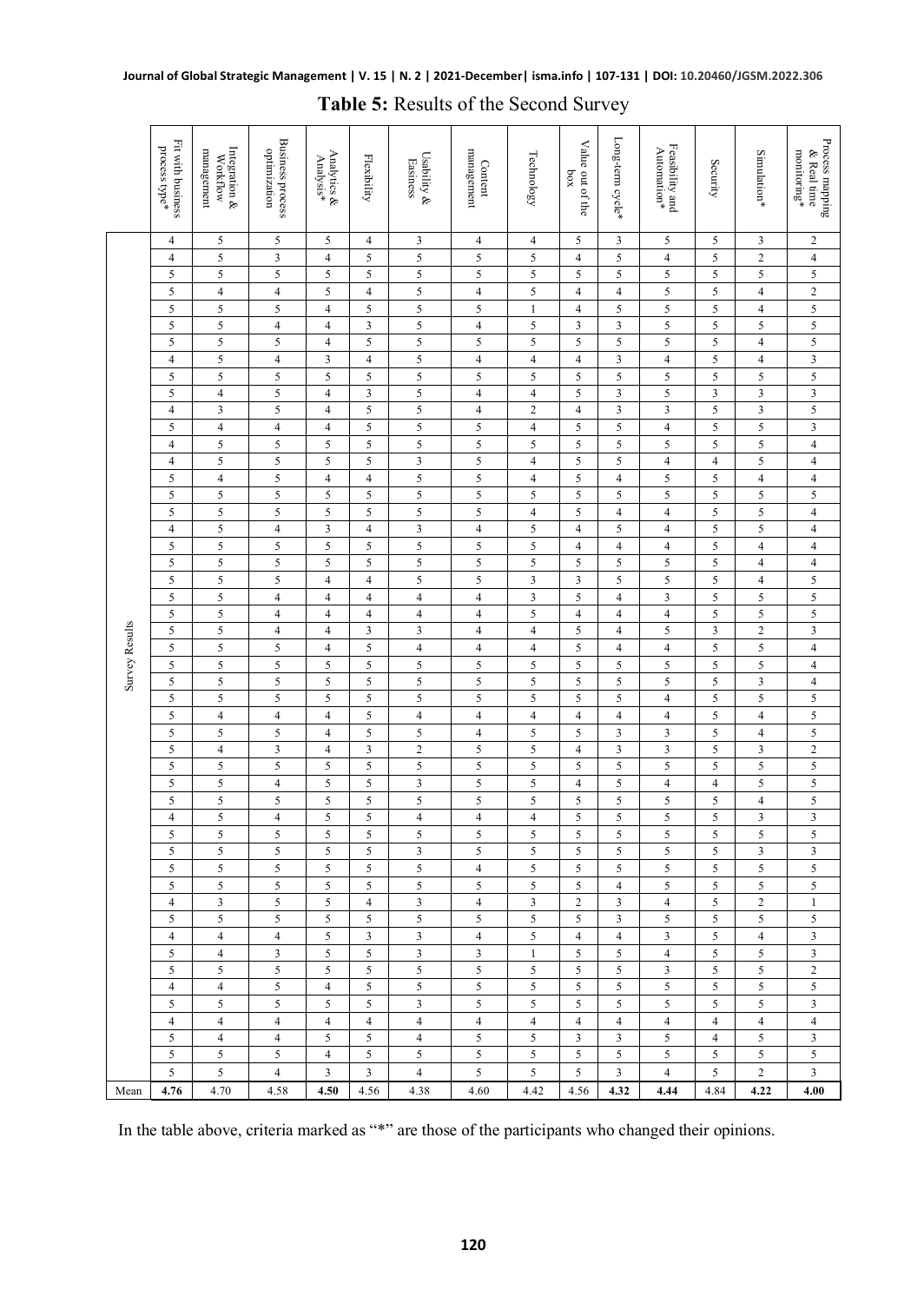|                | Fit with business process<br>bpe | Integration & Workflow<br>Management | <b>Business process</b><br>Optimization | Analytics & Analysis    | Flexibility                  | Usability & Easiness*  | Content Management      | Technology*                      | Value out of the box | Long-term cycle*        | Feasibility and<br>Automation* | Security                     | Simulation*         | Real time monitoring*<br>Process Mapping & |
|----------------|----------------------------------|--------------------------------------|-----------------------------------------|-------------------------|------------------------------|------------------------|-------------------------|----------------------------------|----------------------|-------------------------|--------------------------------|------------------------------|---------------------|--------------------------------------------|
|                | 4                                | 5                                    | $\sqrt{5}$                              | 5                       | 4                            | 3                      | $\overline{4}$          | $\overline{4}$                   | 5                    | 3                       | 5                              | 5                            | 3                   | $\sqrt{2}$                                 |
|                | $\overline{4}$                   | 5                                    | $\mathfrak{Z}$                          | $\overline{4}$          | 5                            | 5                      | 5                       | 5                                | $\overline{4}$       | 5                       | $\overline{4}$                 | $\mathfrak s$                | $\overline{c}$      | $\overline{4}$                             |
|                | 5                                | 5                                    | $\sqrt{5}$                              | 5                       | 5                            | 5                      | 5                       | $\sqrt{5}$                       | 5                    | 5                       | 5                              | $\mathfrak s$                | 5                   | $\overline{5}$                             |
|                | 5                                | $\overline{4}$                       | $\overline{4}$                          | 5                       | $\overline{4}$               | 5                      | $\overline{4}$          | $\sqrt{5}$                       | $\overline{4}$       | $\overline{4}$          | 5                              | 5                            | $\overline{4}$      | $\sqrt{2}$                                 |
|                | 5                                | 5                                    | 5                                       | $\overline{4}$          | 5                            | 5                      | 5                       | $\mathbf{1}$                     | $\overline{4}$       | 5                       | 5                              | $\mathfrak s$                | $\overline{4}$      | 5                                          |
|                | 5                                | 5                                    | $\overline{4}$                          | $\overline{4}$          | $\overline{\mathbf{3}}$      | 5                      | $\overline{4}$          | 5                                | $\overline{3}$       | $\overline{3}$          | 5                              | $\sqrt{5}$                   | 5                   | 5                                          |
|                | 5                                | 5                                    | 5                                       | $\overline{4}$          | 5                            | 5                      | 5                       | 5                                | 5                    | 5                       | 5                              | $\sqrt{5}$                   | $\overline{4}$      | $\overline{\mathbf{5}}$                    |
|                | $\overline{4}$                   | 5                                    | $\overline{4}$                          | 3                       | $\overline{4}$               | 5                      | $\overline{4}$          | $\overline{4}$                   | $\overline{4}$       | $\overline{\mathbf{3}}$ | $\overline{4}$                 | 5                            | $\overline{4}$      | $\overline{\mathbf{3}}$                    |
|                | 5                                | 5                                    | 5                                       | 5                       | 5                            | 5                      | 5                       | 5                                | 5                    | 5                       | 5                              | $\sqrt{5}$                   | 5                   | 5                                          |
|                | 5                                | $\overline{4}$                       | 5                                       | $\overline{4}$          | 3                            | 5                      | $\overline{4}$          | $\overline{4}$                   | 5                    | 3                       | 5                              | $\overline{\mathbf{3}}$      | 3                   | $\overline{\mathbf{3}}$                    |
|                | $\overline{4}$                   | $\mathfrak{Z}$                       | 5                                       | $\overline{\mathbf{4}}$ | $\mathfrak s$                | 5                      | $\overline{4}$          | $\overline{c}$                   | $\overline{4}$       | $\mathfrak{Z}$          | 3                              | $\mathfrak s$                | $\mathfrak{Z}$      | $\sqrt{5}$                                 |
|                | 5                                | $\overline{4}$                       | $\overline{4}$                          | $\overline{\mathbf{4}}$ | $\mathfrak s$                | 5                      | 5                       | $\overline{4}$                   | 5                    | 5                       | $\overline{\mathbf{4}}$        | $\sqrt{5}$                   | 5                   | 3                                          |
|                | $\overline{4}$                   | 5<br>5                               | 5                                       | 5<br>5                  | 5                            | 5                      | 5                       | 5                                | 5                    | 5                       | 5                              | 5                            | 5                   | $\overline{4}$                             |
|                | $\overline{4}$<br>5              | $\overline{4}$                       | 5<br>5                                  | $\overline{\mathbf{4}}$ | 5<br>$\overline{\mathbf{4}}$ | 3<br>5                 | 5<br>5                  | $\overline{4}$<br>$\overline{4}$ | 5<br>5               | 5<br>$\overline{4}$     | $\overline{4}$<br>5            | $\overline{4}$<br>$\sqrt{5}$ | 5<br>$\overline{4}$ | $\overline{4}$<br>$\overline{4}$           |
|                | 5                                | 5                                    | $\sqrt{5}$                              | 5                       | 5                            | 5                      | 5                       | 5                                | 5                    | 5                       | 5                              | $\sqrt{5}$                   | 5                   | 5                                          |
|                | 5                                | 5                                    | 5                                       | 5                       | 5                            | 5                      | 5                       | $\overline{4}$                   | 5                    | $\overline{4}$          | $\overline{\mathbf{4}}$        | $\sqrt{5}$                   | 5                   | $\overline{4}$                             |
|                | $\overline{4}$                   | 5                                    | $\overline{4}$                          | 3                       | $\overline{4}$               | 3                      | $\overline{4}$          | 5                                | $\overline{4}$       | 5                       | $\overline{4}$                 | 5                            | 5                   | $\overline{4}$                             |
|                | 5                                | 5                                    | 5                                       | 5                       | 5                            | 5                      | 5                       | 5                                | $\overline{4}$       | $\overline{4}$          | $\overline{4}$                 | $\mathfrak s$                | $\overline{4}$      | $\overline{4}$                             |
|                | 5                                | 5                                    | 5                                       | 5                       | 5                            | 5                      | 5                       | 5                                | 5                    | 5                       | 5                              | $\sqrt{5}$                   | $\overline{4}$      | $\sqrt{4}$                                 |
|                | 5                                | 5                                    | 5                                       | $\overline{4}$          | $\overline{4}$               | 5                      | 5                       | 3                                | 3                    | 5                       | 5                              | 5                            | $\overline{4}$      | 5                                          |
|                | $\sqrt{5}$                       | 5                                    | $\overline{4}$                          | $\overline{4}$          | $\overline{4}$               | $\overline{4}$         | $\overline{4}$          | $\overline{\mathbf{3}}$          | 5                    | $\overline{4}$          | 3                              | $\mathfrak s$                | 5                   | $\overline{5}$                             |
|                | 5                                | 5                                    | $\overline{4}$                          | $\overline{4}$          | $\overline{4}$               | $\overline{4}$         | $\overline{4}$          | 5                                | $\overline{4}$       | $\overline{4}$          | $\overline{\mathbf{4}}$        | $\sqrt{5}$                   | 5                   | 5                                          |
|                | 5                                | 5                                    | $\overline{4}$                          | $\overline{4}$          | 3                            | 3                      | $\overline{\mathbf{4}}$ | $\overline{4}$                   | 5                    | $\overline{4}$          | 5                              | $\mathfrak{Z}$               | $\overline{c}$      | $\overline{\mathbf{3}}$                    |
|                | 5                                | 5                                    | $\sqrt{5}$                              | $\overline{4}$          | $\mathfrak s$                | $\overline{4}$         | $\overline{4}$          | $\overline{4}$                   | $\mathfrak s$        | $\overline{4}$          | $\overline{4}$                 | $\sqrt{5}$                   | 5                   | $\overline{4}$                             |
| Survey Results | 5                                | 5                                    | 5                                       | 5                       | $\mathfrak s$                | 5                      | 5                       | $\sqrt{5}$                       | 5                    | $\mathfrak s$           | 5                              | $\mathfrak s$                | 5                   | $\overline{4}$                             |
|                | 5                                | 5                                    | 5                                       | 5                       | 5                            | 5                      | 5                       | 5                                | 5                    | 5                       | 5                              | 5                            | 3                   | $\overline{4}$                             |
|                | 5                                | 5                                    | 5                                       | 5                       | 5                            | 5                      | 5                       | 5                                | 5                    | 5                       | $\overline{\mathbf{4}}$        | $\mathfrak s$                | 5                   | 5                                          |
|                | 5                                | $\overline{4}$                       | $\overline{4}$                          | $\overline{4}$          | $\mathfrak s$                | $\overline{4}$         | $\overline{4}$          | $\overline{4}$                   | $\overline{4}$       | $\overline{4}$          | $\overline{4}$                 | $\sqrt{5}$                   | $\overline{4}$      | $\sqrt{5}$                                 |
|                | 5                                | 5                                    | 5                                       | $\overline{4}$          | 5                            | 5                      | $\overline{4}$          | 5                                | 5                    | 3                       | 3                              | $\sqrt{5}$                   | $\overline{4}$      | $\overline{\mathbf{5}}$                    |
|                | 5                                | $\overline{4}$                       | $\ensuremath{\mathfrak{Z}}$             | $\overline{4}$          | $\mathfrak z$                | $\sqrt{2}$             | 5                       | $\sqrt{5}$                       | $\overline{4}$       | 3                       | 3                              | 5                            | 3                   | $\overline{2}$                             |
|                | 5                                | 5                                    | 5                                       | 5                       | 5                            | 5                      | 5                       | 5                                | 5                    | 5                       | 5                              | 5                            | 5                   | $\overline{\mathbf{5}}$                    |
|                | 5                                | 5                                    | $\overline{4}$                          | 5<br>5                  | 5                            | 3<br>5                 | 5                       | 5                                | $\overline{4}$<br>5  | 5                       | $\overline{4}$                 | $\overline{4}$               | 5                   | $\overline{5}$<br>5                        |
|                | 5<br>$\overline{4}$              | $\mathfrak s$<br>5                   | 5<br>$\overline{4}$                     | 5                       | $\mathfrak s$<br>5           | $\overline{4}$         | 5<br>$\overline{4}$     | 5<br>$\overline{4}$              | 5                    | 5<br>5                  | 5<br>5                         | $\mathfrak s$<br>5           | $\overline{4}$<br>3 | $\overline{\mathbf{3}}$                    |
|                | 5                                | 5                                    | 5                                       | 5                       | 5                            | 5                      | 5                       | 5                                | 5                    | 5                       | 5                              | $\mathfrak s$                | 5                   | 5                                          |
|                | 5                                | 5                                    | 5                                       | 5                       | 5                            | $\mathfrak{Z}$         | 5                       | 5                                | 5                    | 5                       | 5                              | $\sqrt{5}$                   | 3                   | $\overline{\mathbf{3}}$                    |
|                | 5                                | 5                                    | 5                                       | 5                       | 5                            | 5                      | $\overline{\mathbf{4}}$ | 5                                | $\sqrt{5}$           | 5                       | 5                              | 5                            | 5                   | $\overline{5}$                             |
|                | 5                                | 5                                    | 5                                       | 5                       | 5                            | 5                      | 5                       | 5                                | 5                    | $\overline{4}$          | 5                              | 5                            | 5                   | 5                                          |
|                | $\overline{4}$                   | 3                                    | 5                                       | 5                       | $\overline{4}$               | 3                      | $\overline{4}$          | 3                                | $\overline{2}$       | 3                       | $\overline{4}$                 | 5                            | 2                   | $\mathbf{1}$                               |
|                | 5                                | $5^{\circ}$                          | 5                                       | 5                       | 5                            | 5                      | 5                       | 5                                | 5                    | $\mathbf{3}$            | 5                              | 5                            | 5                   | 5                                          |
|                | $\overline{4}$                   | $\overline{4}$                       | $\overline{4}$                          | 5                       | $\mathfrak{Z}$               | 3                      | $\overline{4}$          | 5                                | $\overline{4}$       | $\overline{4}$          | 3                              | 5                            | $\overline{4}$      | 3                                          |
|                | 5                                | $\overline{4}$                       | $\mathfrak{Z}$                          | 5                       | 5                            | 3                      | 3                       | $\mathbf{1}$                     | 5                    | 5                       | $\overline{4}$                 | 5                            | 5                   | 3                                          |
|                | 5                                | 5                                    | 5                                       | 5                       | 5                            | 5                      | 5                       | 5                                | 5                    | 5                       | 3                              | 5                            | 5                   | $\overline{c}$                             |
|                | $\overline{4}$                   | $\overline{4}$                       | 5                                       | $\overline{4}$          | 5                            | 5                      | 5                       | 5                                | 5                    | 5                       | 5                              | $\sqrt{5}$                   | 5                   | 5                                          |
|                | 5                                | 5                                    | 5                                       | 5                       | 5                            | 3                      | 5                       | 5                                | 5                    | 5                       | 5                              | 5                            | 5                   | 3                                          |
|                | $\overline{4}$                   | $\overline{4}$                       | $\overline{4}$                          | $\overline{4}$          | $\overline{4}$               | $\overline{4}$         | $\overline{4}$          | $\overline{4}$                   | $\overline{4}$       | $\overline{4}$          | $\overline{4}$                 | $\overline{4}$               | $\overline{4}$      | $\overline{4}$                             |
|                | 5 <sup>5</sup>                   | $\overline{4}$                       | $\overline{4}$                          | 5                       | 5                            | $\overline{4}$         | 5                       | 5                                | 3                    | 3                       | 5                              | $\overline{4}$               | 5                   | $\overline{\mathbf{3}}$                    |
|                | 5<br>$5\overline{)}$             | 5                                    | 5 <sup>5</sup>                          | $\overline{4}$          | 5                            | 5                      | $5^{\circ}$             | 5<br>5 <sup>5</sup>              | 5<br>5               | 5 <sup>5</sup>          | 5                              | 5                            | 5<br>$\overline{c}$ | 5<br>$\mathbf{3}$                          |
| Mean           | 4.76                             | 5<br>4.7                             | $\overline{4}$<br>4.58                  | $\mathbf{3}$<br>4.5     | $\mathbf{3}$<br>4.56         | $\overline{4}$<br>4.38 | 5<br>4.6                | 4.42                             | 4.56                 | $\mathbf{3}$<br>4.32    | $\overline{4}$<br>4.44         | 5<br>4.84                    | 4.22                | $\overline{\mathbf{4}}$                    |
|                |                                  |                                      |                                         |                         |                              |                        |                         |                                  |                      |                         |                                |                              |                     |                                            |

#### **Table 6: Eliminated Results of the Second Survey**

In the above Table, the criteria that are under the mean value were eliminated (Taylan, 2011) as 4.49. Criteria marked as "\*" are the criteria that were eliminated. Thus, Fit with business process type, Integration & Workflow management, Business process optimization, Flexibility, Content management, Value out of the box, Security, Analytics & Analysis are the selected criteria.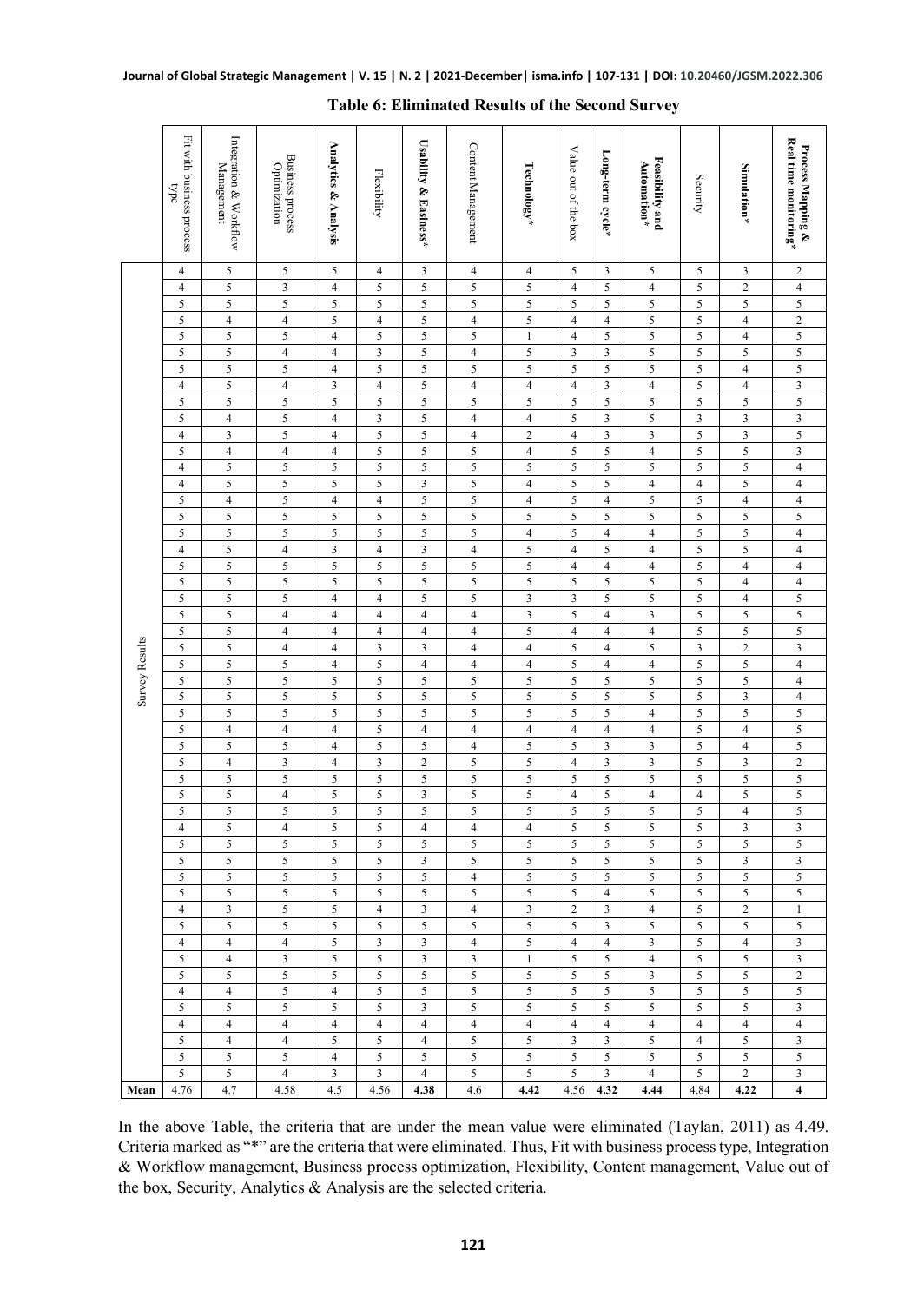### **Applying MCDM – AHP to the Criteria**

When applying AHP, at first it is organized the problem hierarchically, as in **Figure 4**, so that the decision making problem became more understandable.



Figure 4: Criterion Selection Evaluation of BPM Software

When comparing the decision criteria, the Saaty-developed scale used that given in **Table 7.**

| <b>Intensity of Importance</b> | <b>Definition</b>                                         | <b>Explanation</b>                                                                                 |
|--------------------------------|-----------------------------------------------------------|----------------------------------------------------------------------------------------------------|
|                                | Equal importance                                          | Two activities contribute equally to<br>the objective                                              |
| ィ                              | Weak importance of one over<br>another                    | Experience and judgment slightly favor one<br>activity over another                                |
|                                | Essential or strong importance                            | Experience and judgment strongly favor one<br>activity over another                                |
|                                | Demonstrated importance                                   | An activity is strongly favored and its<br>dominance is demonstrated in practice                   |
| 9                              | Absolute importance                                       | The evidence favoring one activity over another<br>is of the highest possible order of affirmation |
| 2,4,6,8                        | Intermediate values between the<br>two adjacent judgments | When compromise is needed                                                                          |

**Table 7:** Saaty's Scale (Ammarapala, et al., 2018)

A binary comparison matrix is created to compare the decision criteria with each other in Table 8.

**Table 8:** Comparison Matrix for Main Criteria - Step 1

|                                            | Fit with<br><b>business</b><br>process<br>type | Integration<br>& Workflow<br>Management | <b>Business</b><br>process<br>Optimization | Flexibility | Content<br>Management | Value out<br>of the box | <b>Security</b> | Analytics<br>& Analysis |
|--------------------------------------------|------------------------------------------------|-----------------------------------------|--------------------------------------------|-------------|-----------------------|-------------------------|-----------------|-------------------------|
| Fit with<br>business                       | 1.00                                           | 0.33                                    | 0.33                                       | 1.00        | 0.14                  | 0.14                    | 0.11            | 0.33                    |
| process type                               |                                                |                                         |                                            |             |                       |                         |                 |                         |
| Integration<br>& Workflow<br>Management    | 3.00                                           | 1.00                                    | 3.00                                       | 1.00        | 0.20                  | 3.00                    | 0.20            | 3.00                    |
| <b>Business</b><br>process<br>Optimization | 3.00                                           | 0.33                                    | 1.00                                       | 1.00        | 0.20                  | 1.00                    | 0.14            | 1.00                    |
| Flexibility                                | 1.00                                           | 1.00                                    | 1.00                                       | 1.00        | 0.14                  | 1.00                    | 0.14            | 1.00                    |
| Content<br>Management                      | 7.00                                           | 5.00                                    | 5.00                                       | 7.00        | 1.00                  | 5.00                    | 0.33            | 7.00                    |
| Value out of<br>the box                    | 7.00                                           | 0.33                                    | 1.00                                       | 1.00        | 0.20                  | 1.00                    | 0.20            | 5.00                    |
| <b>Security</b>                            | 9.00                                           | 5.00                                    | 7.00                                       | 7.00        | 3.00                  | 5.00                    | 1.00            | 9.00                    |
| Analytics &<br>Analysis                    | 3.00                                           | 0.33                                    | 1.00                                       | 1.00        | 0.14                  | 0.20                    | 0.11            | 1.00                    |

After recreating the table so that the column totals are one, it is collected the rows and obtained the Matrix W, which is the weight matrix.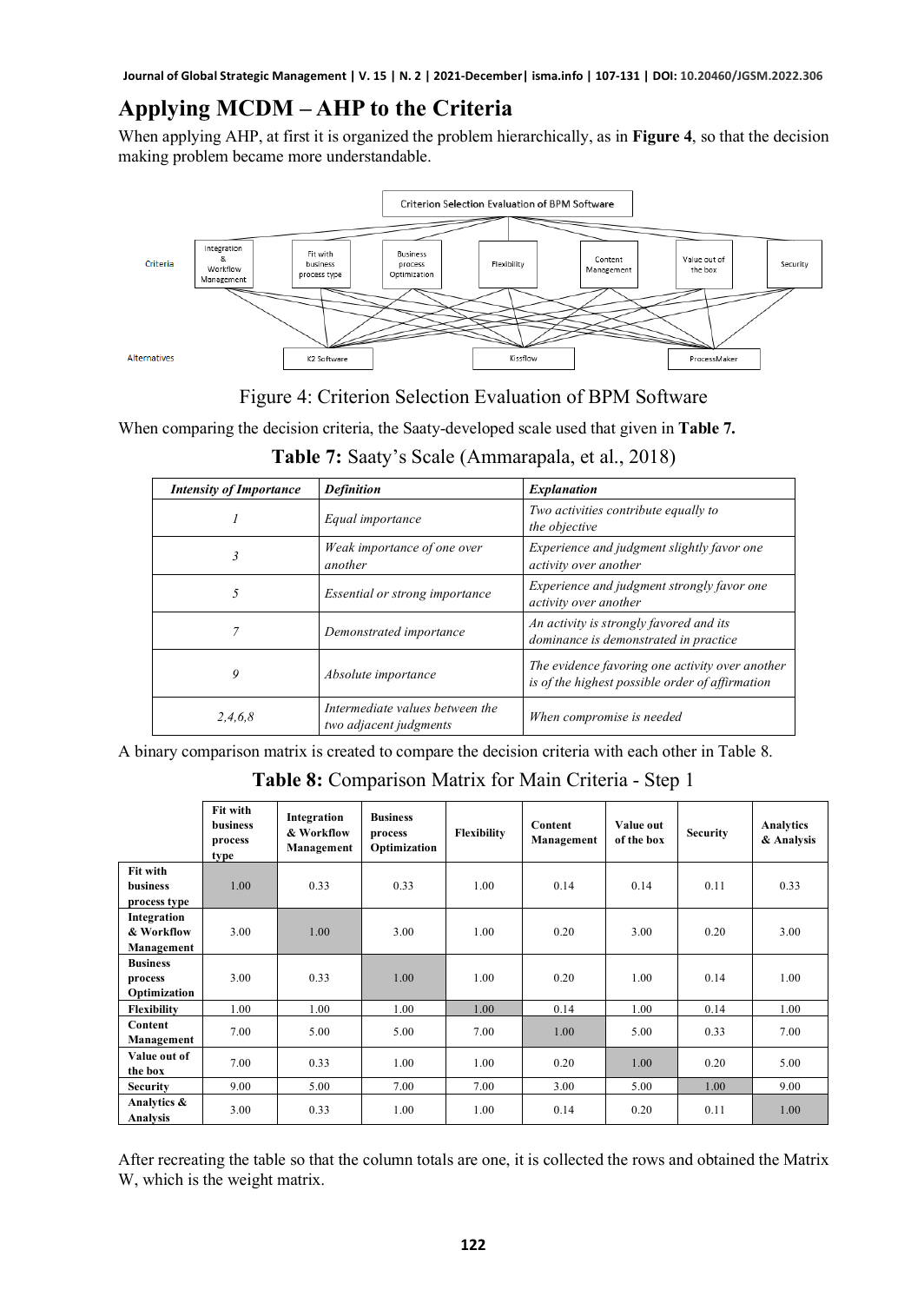|                                         | Fit with<br>business<br>process<br>type | Integration<br>& Workflow | <b>Business</b><br>process<br>Management Optimization | Flexibility | Content<br>Management of the box | Value out | Security          | Analytics<br>&<br>Analysis | <b>Matrix W</b>             |
|-----------------------------------------|-----------------------------------------|---------------------------|-------------------------------------------------------|-------------|----------------------------------|-----------|-------------------|----------------------------|-----------------------------|
| Fit with business<br>process type       | 0.029412                                | 0.025019                  | 0.017072                                              | 0.050000    | 0.027888                         | 0.008741  | 0.049801          |                            | 0.012075 0.220008           |
| Integration &<br>Workflow<br>Management | 0.088235                                | 0.075056                  | 0.155199                                              | 0.050000    | 0.039841                         | 0.183566  |                   |                            | 10.08964110.10976910.791309 |
| <b>Business process</b><br>Optimization | 0.088235                                | 0.024769                  | 0.051733                                              | 0.050000    | 0.039841                         | 0.061189  |                   |                            | 0.062749 0.036590 0.415105  |
| Flexibility                             | 0.029412                                | 0.075056                  | 0.051733                                              | 0.050000    | 0.027888                         | 0.061189  |                   |                            | 0.062749 0.036590 0.394617  |
| Content Management                      | 0.205882                                | 0.375281                  | 0.258665                                              | 0.350000    | 0.199203                         | 0.305944  |                   |                            | 0.147908 0.256129 2.099014  |
| Value out of the box                    | 0.205882                                | 0.024769                  | 0.051733                                              | 0.050000    | 0.039841                         | 0.061189  | 0.089641          | 0.182949                   | 0.706004                    |
| Security                                | 0.264706                                | 0.375281                  | 0.362131                                              | 0.350000    | 0.597610                         | 0.305944  | 0.448207 0.329308 |                            | 3.033188                    |
| Analytics & Analysis                    | 0.088235                                | 0.024769                  | 0.051733                                              | 0.050000    | 0.027888                         | 0.012238  | 0.049303          |                            | 0.036590 0.340756           |

**Table 9**: Weighted Matrix for Main Criteria – Step 2

The significance level of the criteria is determined with the Matrix W(weight) that found. According to the results obtained, the importance ranking of the criteria is as follows: Security; Content management; Integration & Workflow management; Value of the box; Business process optimization; Flexibility; Fit with business process type; Analytics & Analysis.

In order to determine the mathematical and logical relationship of the values obtained as a result of binary comparisons, the Consistency Ratio is calculated by following the subsequent steps:

1. The Matrix D is obtained by multiplying the Matrix W and the binary comparison matrix.

|                                      | <b>Matrix D</b> |
|--------------------------------------|-----------------|
| Fit with business process type       | 1.859569        |
| Integration & Workflow management    | 7.257984        |
| <b>Business process optimization</b> | 3.622086        |
| <b>Flexibility</b>                   | 3.586307        |
| <b>Content management</b>            | 19.349719       |
| Value out of the box                 | 6.047130        |
| <b>Security</b>                      | 27.531719       |
| <b>Analytics &amp; Analysis</b><br>. | 2.840346        |

#### **Table 10**: Diagonal matrix for main criteria

2. The Matrix E is created by dividing the Matrix D into the Matrix W.

| Table 11: Essential Value Matrix for Criteria |
|-----------------------------------------------|
|-----------------------------------------------|

|                                      | <b>Matrix D</b> | <b>Matrix W</b> | <b>Matrix E</b> |
|--------------------------------------|-----------------|-----------------|-----------------|
| Fit with business process type       | 1.859569        | 0.220008        | 8.452295        |
| Integration & Workflow management    | 7.257984        | 0.791309        | 9.172126        |
| <b>Business process optimization</b> | 3.622086        | 0.415105        | 8.725706        |
| Flexibility                          | 3.586307        | 0.394617        | 9.088065        |
| <b>Content management</b>            | 19.349719       | 2.099014        | 9.218482        |
| Value out of the box                 | 6.047130        | 0.706004        | 8.565292        |
| <b>Security</b>                      | 27.531719       | 3.033188        | 9.076826        |
| <b>Analytics &amp; Analysis</b>      | 2.840346        | 0.340756        | 8.335431        |

3. Taking the average of the values in Matrix E, it is obtained the result *λ= 8.829278*.

4. The CI is calculated which is a Consistency Index.

$$
CI = (\lambda - n)/(n-1)
$$
  
\nCI = 0.118468 (1)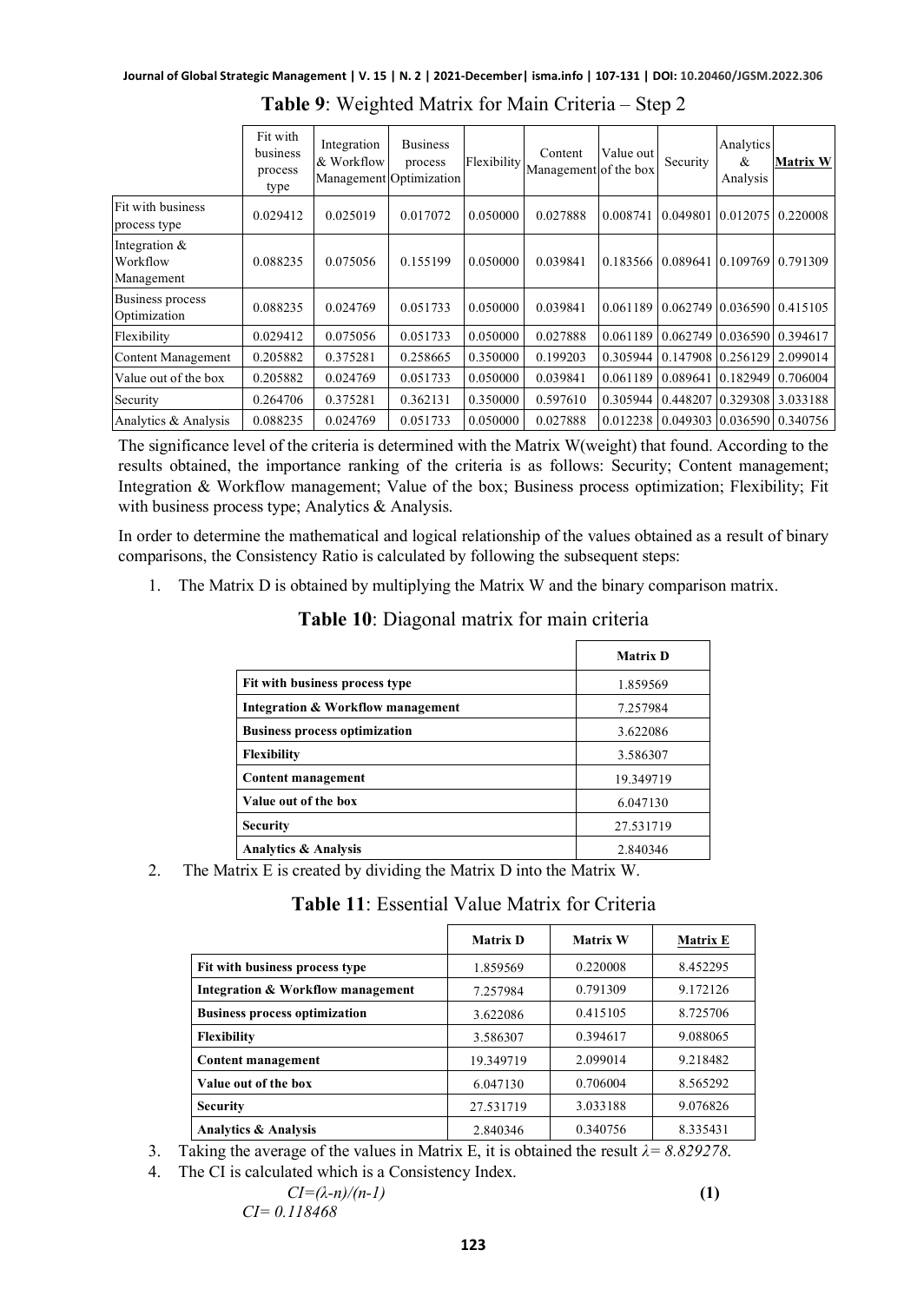5. The CR value is calculated by using the CI value that obtained. *Consistency Ratio (CR) = Consistency Index (CI) / Random Consistency Index (RI)*

| <b>Matrix Size</b>                   |           |      |      |      |      |      |      |      |      | 1 V  |
|--------------------------------------|-----------|------|------|------|------|------|------|------|------|------|
| <b>Random Consistency Index (RI)</b> | $_{0.00}$ | 0.00 | 0.58 | 0.90 | 1.14 | 1.24 | 1.32 | 1.41 | 1.45 | 1.49 |

#### **Table 12:** RI (Ammarapala, et al., 2018)

Based on Table 12, it is chose 1.41 as the RI value because our matrix size is 8.

CR*= 0.118468 /1,41= 0.084020*

The Consistency Ratio is important for the quality and validity of the final decision. For the decision matrix to be consistent, it must be  $CR < 0.10$ . The comparison results will be more consistent as CR approaches zero.

#### **BPM Software Alternatives**

Three different software is handled to select the best one for the criteria that obtained previously. These three software are Kissflow, K2, ProcessMaker.

**Kissflow:** *Kissflow* is one of the popular business process management software preferred by users from various industries. Kissflow is a powerful software specially designed to increase efficiency and productivity in all areas. It aims to provide convenience with the advice and solutions it offers to the user.

- No coding required.
- It adapts quickly to the changes in the process.
- It has an easy to use interface with its uncomplicated design.
- It has good reviews for the flexibility of workflows.
- Offers ready-to-use applications.
- Built for data scalability. It prevents complexities.
- Offers real-time and advanced report monitoring (Kissflow Business Process Management Software)**.**

**K2 Software:** K2 software with its design, offers businesses of all sizes the opportunity to increase employee productivity, reduce broadcast errors and monitor the process as well. It aims to achieve excellence in the business process with its features.

- Connects with the data needed and integrates existing systems and tools with your application. It allows data combining.
- Reusable forms can be created.
- It integrates with many different platforms according to your needs.
- Resolves automation problems in your organization with its advanced automation feature.
- Helps you create workflows.
- It has reporting and analysis tools that allow you to make real-time reviews.
- It has been developed as a security and control tool (K2 Software)**.**

**ProcessMaker:** ProcessMaker is a low-code workflow software. ProcessMaker eases the automation of complex business processes by connecting end users and existing enterprise systems, rather than business analysts having to collaborate with IT. ProcessMaker has three features to improve process optimization strategy:

- 1. Robust Integrations
- 2. Reporting Tools
- 3. Information Flow (3 ProcessMaker Features to Boost Your Process Optimization Strategy)

With ProcessMaker, users can create their workflow designs, and map problems more quickly. ProcessMaker enables to decrease bottlenecks, it brings digital agility to the organizations, and it helps to integrate to third party systems. (ProcessMaker)

Some features of ProcessMaker:

- Integration
- Document Management
- Workflow Automation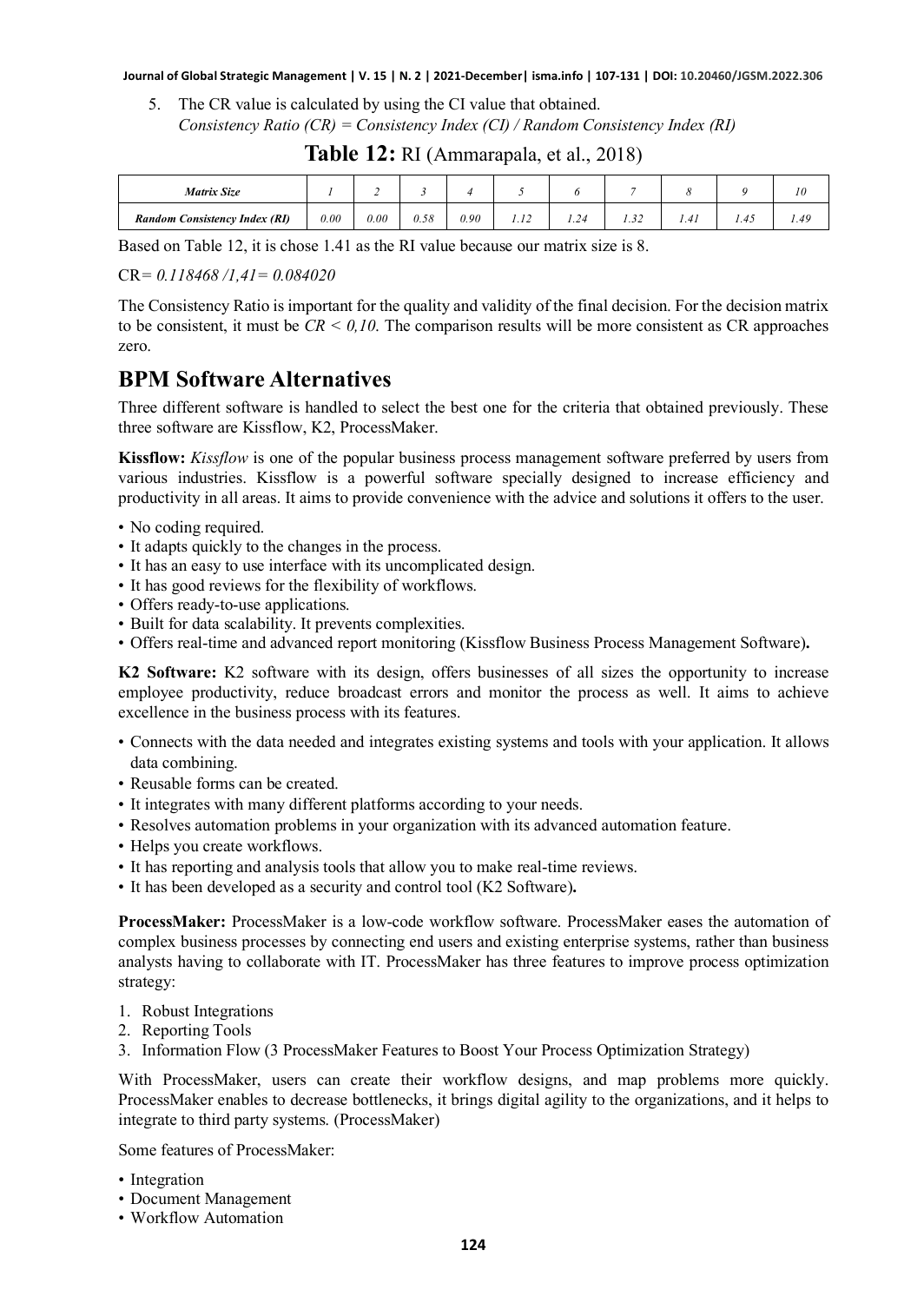- Workflow Mapping
- Logic and Conditions
- No-Code Or Low-Code
- Real-Time Process Monitoring
- Process Analysis
- Process Overview
- Process Routing
- Accessibility
- Process Design
- Document Generation
- Process Repository
- No-Code App Development
- Dashboards and KPIs (ProcessMaker Features)

#### **Applying AHP to Alternatives**

After reviewing the features of the candidate software offered by the management, it is started the elimination process. Therefore, AHP steps are applied for each feature by comparing the three software.

The software to be selected among them was compared by creating double matrices for each criterion. For each criterion, the W weight matrices of each software were calculated. By finding the percentages of the software with the obtained W matrices, the degrees of importance in each criterion were determined.

| <b>Flexibility:</b> |                                          |               |                  |                |              |                    |                               |                   |                                               |                                                  |                        |                          |
|---------------------|------------------------------------------|---------------|------------------|----------------|--------------|--------------------|-------------------------------|-------------------|-----------------------------------------------|--------------------------------------------------|------------------------|--------------------------|
|                     | Table 13:<br>Comparison<br><b>Matrix</b> |               |                  |                | Percentages  |                    | Table 14: Weighted Matrix and |                   | Table 15:<br><b>Diagonal</b><br><b>Matrix</b> | Table 16:<br>Essential<br>Value<br><b>Matrix</b> | Table 17:              | <b>Consistency Ratio</b> |
|                     | K <sub>2</sub>                           | Kiss<br>flow  | Process<br>Maker | K <sub>2</sub> | Kiss<br>flow | Process W<br>Maker | Matrix                        | $\frac{6}{9}$     | <b>Matrix D</b>                               | <b>Matrix E</b>                                  | Mean of<br>Matrix<br>E | 3.033227551              |
| K <sub>2</sub>      | 1.00                                     | 0.33          | 0.20             | 0.11           | 0.08         | 0.13               |                               | $0.32 \, 10.60\%$ | 0.955829673                                   | 3.001186409 CI                                   |                        | 0.016613776              |
| Kissflow            | 3.00                                     | 1.00          | 0.33             | 0.33           | 0.23         | 0.22               |                               | $0.78$ 26.00%     | 2.361751121                                   | 3.031443092 RI                                   |                        | 0.58                     |
| Process<br>Maker    |                                          | 5.00 3.00     | 1.00             | 0.56           | 0.69         | 0.65               |                               | 1.90 63.40%       | 5.832103126                                   | 3.178031211                                      | CR                     | 0.028644441              |
| <b>Total</b>        |                                          | $9.00\,$ 4.33 | 1.53             |                |              |                    | 3.00                          | 100%              |                                               |                                                  |                        |                          |

| Security:        |                                                          |            |            |                                              |      |                              |        |               |  |                                               |                                                         |                        |                          |
|------------------|----------------------------------------------------------|------------|------------|----------------------------------------------|------|------------------------------|--------|---------------|--|-----------------------------------------------|---------------------------------------------------------|------------------------|--------------------------|
|                  | Table 18:<br>Comparison<br><b>Matrix</b><br>Kiss Process |            |            | Table 19: Weighted Matrix and<br>Percentages |      |                              |        |               |  | Table 20:<br><b>Diagonal</b><br><b>Matrix</b> | Table 21:<br><b>Essential</b><br>Value<br><b>Matrix</b> | Table 22:              | <b>Consistency Ratio</b> |
|                  | K <sub>2</sub>                                           |            | flow Maker | K <sub>2</sub>                               |      | Kiss Process W<br>flow Maker | Matrix | $\frac{0}{0}$ |  | <b>Matrix D</b>                               | <b>Matrix E</b>                                         | Mean of<br>Matrix<br>E | 3.070220238              |
| K <sub>2</sub>   |                                                          | 1.00 0.33  | 0.11       | 0.08                                         | 0.04 | 0.09                         | 0.20   | 6.82%         |  | 0.613859437                                   | 3.005351685 CI                                          |                        | 0.035110119              |
| Kissflow         | 3.00                                                     | 1.00       | 0.14       | 0.23                                         | 0.12 | 0.11                         | 0.46   | 15.43%        |  | 1.4030041561                                  | 3.02801614 RI                                           |                        | 0.58                     |
| Process<br>Maker |                                                          | 9.00 7.00  | 1.00       | 0.69                                         | 0.84 | 0.80                         | 2.33   | 77.75%        |  |                                               | 7.413214886 3.066314829                                 | CR                     | 0.060534688              |
| <b>Total</b>     |                                                          | 13.00 8.33 | 1.25       |                                              |      |                              |        | 3.00 100.00%  |  |                                               |                                                         |                        |                          |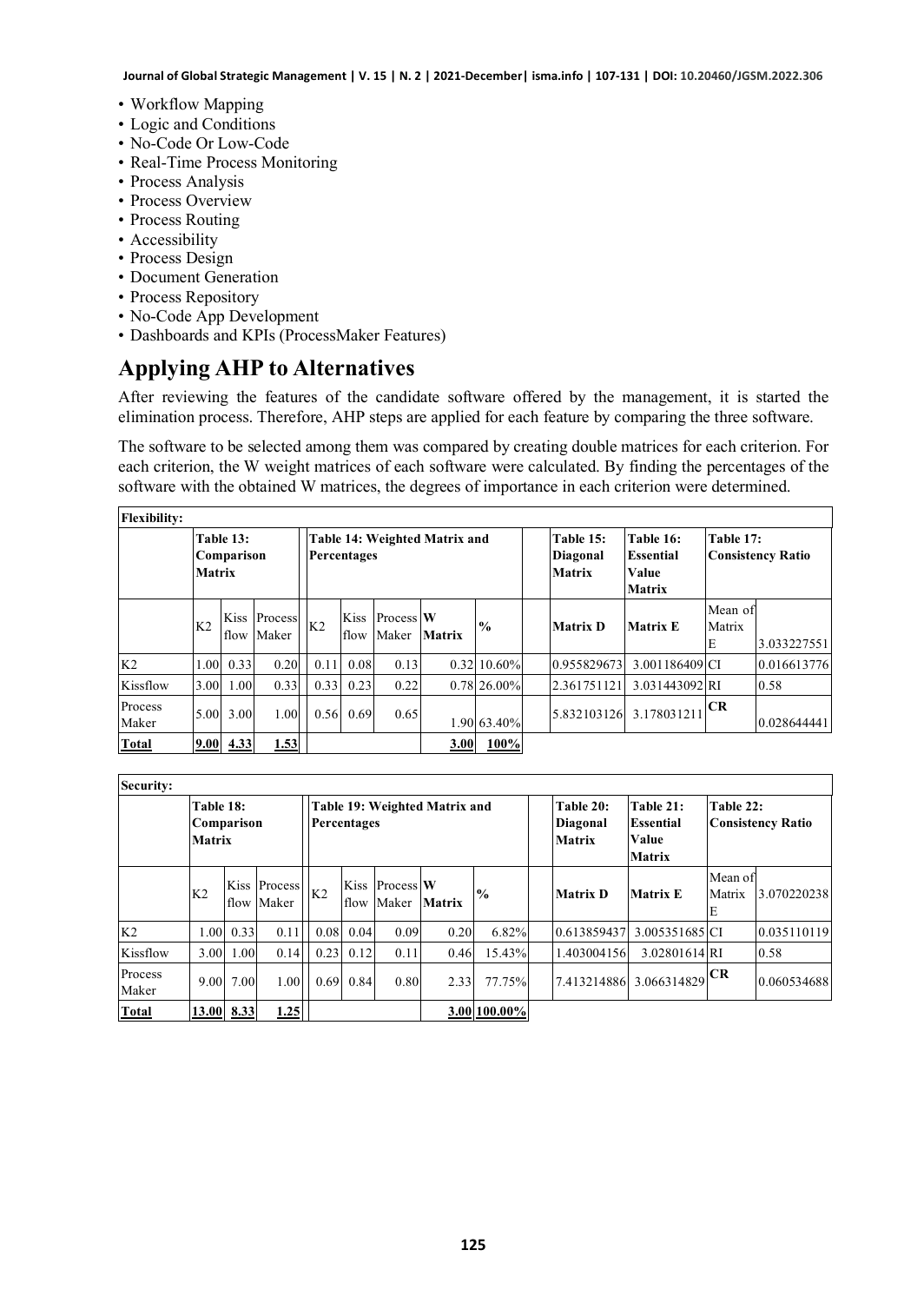| <b>Analytics &amp; Analysis:</b> |                                          |      |                                  |                                              |                |                              |               |               |  |                                               |                                                         |                        |                          |
|----------------------------------|------------------------------------------|------|----------------------------------|----------------------------------------------|----------------|------------------------------|---------------|---------------|--|-----------------------------------------------|---------------------------------------------------------|------------------------|--------------------------|
|                                  | Table 23:<br>Comparison<br><b>Matrix</b> |      |                                  | Table 24: Weighted Matrix and<br>Percentages |                |                              |               |               |  | Table 25:<br><b>Diagonal</b><br><b>Matrix</b> | Table 26:<br><b>Essential</b><br>Value<br><b>Matrix</b> | Table 27:              | <b>Consistency Ratio</b> |
|                                  | K <sub>2</sub>                           |      | Kiss Process $K_2$<br>flow Maker |                                              |                | Kiss Process W<br>flow Maker | <b>Matrix</b> | $\frac{0}{0}$ |  | <b>Matrix D</b>                               | <b>Matrix E</b>                                         | Mean of<br>Matrix<br>E | 3.054622466              |
| K <sub>2</sub>                   | 1.00                                     | 0.33 | 0.14                             | 0.09                                         | 0.05           | 0.10                         | 0.25          | 8.25%         |  | 0.743058876                                   | 3.002022724 CI                                          |                        | 0.027311233              |
| Kissflow                         | 3.00                                     | 1.00 | 0.20                             | 0.27                                         | 0.16           | 0.15                         | 0.58          | 19.33%        |  | 1.757021442                                   | 3.029562061 RI                                          |                        | 0.58                     |
| Process<br>Maker                 | 7.00                                     | 5.00 | 1.00                             |                                              | $0.64 \, 0.79$ | 0.75                         | 2.17          | 72.42%        |  |                                               | $6.804951974$ 3.132282613 CR                            |                        | 0.047088333              |
| <b>Total</b>                     | 11.00                                    | 6.33 | 1.34                             |                                              |                |                              |               | 3.00 100.00%  |  |                                               |                                                         |                        |                          |

| <b>Content Management:</b> |                            |            |                            |                |                    |                    |                               |               |                                        |                                                         |                        |                          |
|----------------------------|----------------------------|------------|----------------------------|----------------|--------------------|--------------------|-------------------------------|---------------|----------------------------------------|---------------------------------------------------------|------------------------|--------------------------|
|                            | Table 28:<br><b>Matrix</b> | Comparison |                            |                | <b>Percentages</b> |                    | Table 29: Weighted Matrix and |               | Table 30:<br>Diagonal<br><b>Matrix</b> | Table 31:<br><b>Essential</b><br>Value<br><b>Matrix</b> | Table 32:              | <b>Consistency Ratio</b> |
|                            | K <sub>2</sub>             |            | Kiss Process<br>flow Maker | K <sub>2</sub> | Kiss<br>flow       | Process W<br>Maker | <b>Matrix</b>                 | $\frac{0}{0}$ | Matrix D                               | <b>Matrix E</b>                                         | Mean of<br>Matrix<br>E | 3.029129649              |
| K <sub>2</sub>             | 1.00                       | 0.33       | 0.20                       | 0.11           | 0.14               | 0.09               | 0.34                          | 11.50%        | 1.038095238                            | 3.010041841 CI                                          |                        | 0.014564825              |
| Kissflow                   | 3.00                       | 1.00       | 1.00                       | 0.33           | 0.43               | 0.45               | 1.22                          | 40.55%        | 3.68975469                             | 3.033214709 RI                                          |                        | 0.58                     |
| Process<br>Maker           | 5.00                       | 1.00       | 1.00                       |                | $0.56 \, 0.43$     | 0.45               | 1.44                          | 47.96%        | 4.37950938                             | $3.044132397$ <sup>CR</sup>                             |                        | 0.025111767              |
| <b>Total</b>               |                            | 9.00 2.33  | 2.20                       |                |                    |                    |                               | 3.00 100.00%  |                                        |                                                         |                        |                          |

| <b>Business Process Optimization:</b> |                                          |              |                  |                                              |      |                              |        |               |                                 |                                                         |                        |                          |
|---------------------------------------|------------------------------------------|--------------|------------------|----------------------------------------------|------|------------------------------|--------|---------------|---------------------------------|---------------------------------------------------------|------------------------|--------------------------|
|                                       | Table 33:<br>Comparison<br><b>Matrix</b> |              |                  | Table 34: Weighted Matrix and<br>Percentages |      |                              |        |               | Table 35:<br>Diagonal<br>Matrix | Table 36:<br><b>Essential</b><br>Value<br><b>Matrix</b> | Table 37:              | <b>Consistency Ratio</b> |
|                                       | K <sub>2</sub>                           | Kiss<br>flow | Process<br>Maker | K <sub>2</sub>                               |      | Kiss Process W<br>flow Maker | Matrix | $\frac{0}{0}$ | <b>Matrix D</b>                 | <b>Matrix E</b>                                         | Mean of<br>Matrix<br>E | 3.054622466              |
| K2                                    |                                          | 1.00 0.33    | 0.14             | 0.09                                         | 0.05 | 0.10                         | 0.25   | 8.25%         | 0.743058876                     | 3.002022724 CI                                          |                        | 0.027311233              |
| Kissflow                              | 3.00                                     | 1.00         | 0.20             | 0.27                                         | 0.16 | 0.15                         |        | 0.58 19.33%   | 1.757021442                     | 3.029562061 RI                                          |                        | 0.58                     |
| Process<br>Maker                      | 7.00                                     | 5.00         | 1.00             | 0.64                                         | 0.79 | 0.75                         |        | 2.17 72.42%   | 6.804951974                     | 3.132282613                                             | CR                     | 0.047088333              |
| <b>Total</b>                          | 11.00                                    | 6.33         | 1.34             |                                              |      |                              | 3.00   | 100%          |                                 |                                                         |                        |                          |

| <b>Fit with Business Process Type:</b> |                            |                  |                            |                                                     |      |                              |               |               |  |                                        |                                                         |                        |                          |
|----------------------------------------|----------------------------|------------------|----------------------------|-----------------------------------------------------|------|------------------------------|---------------|---------------|--|----------------------------------------|---------------------------------------------------------|------------------------|--------------------------|
|                                        | Table 38:<br><b>Matrix</b> | Comparison       |                            | Table 39: Weighted Matrix and<br><b>Percentages</b> |      |                              |               |               |  | Table 40:<br>Diagonal<br><b>Matrix</b> | Table 41:<br><b>Essential</b><br>Value<br><b>Matrix</b> | Table 42:              | <b>Consistency Ratio</b> |
|                                        | K <sub>2</sub>             |                  | Kiss Process<br>flow Maker | K <sub>2</sub>                                      |      | Kiss Process W<br>flow Maker | <b>Matrix</b> | $\frac{0}{0}$ |  | <b>Matrix D</b>                        | Matrix E                                                | Mean of<br>Matrix<br>E | 13                       |
| K <sub>2</sub>                         | 1.00                       | .00 <sub>1</sub> | 1.00                       | 0.33                                                | 0.33 | 0.33                         | 1.00          | 33.33%        |  | 3                                      |                                                         | 3 CI                   | 0                        |
| Kissflow                               | 1.00                       | 00.1             | 1.00                       | 0.33                                                | 0.33 | 0.33                         | 1.00          | 33.33%        |  | 3                                      |                                                         | $3$ RI                 | 0.58                     |
| Process<br>Maker                       | 1.00                       | 1.00             | 1.00                       | 0.33                                                | 0.33 | 0.33                         | 1.00          | 33.33%        |  |                                        |                                                         | $\frac{1}{3}$ CR       | $\overline{0}$           |
| <b>Total</b>                           | 3.00                       | 3.00             | 3.00                       |                                                     |      |                              |               | 3.00 100.00%  |  |                                        |                                                         |                        |                          |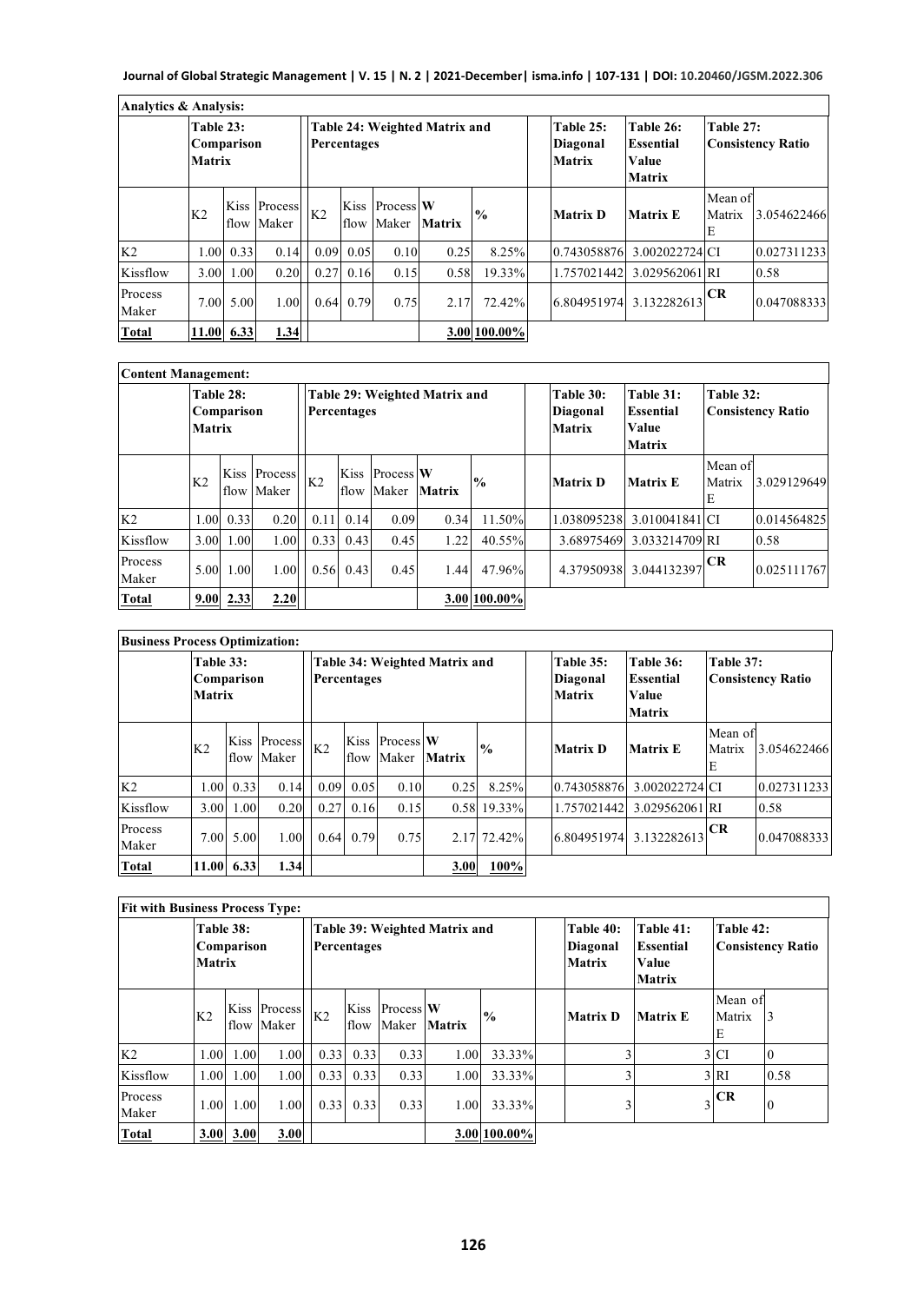| <b>Integration &amp; Workflow Management:</b> |                |                         |                       |                                              |              |                    |        |               |  |                                        |                                                         |                        |                          |
|-----------------------------------------------|----------------|-------------------------|-----------------------|----------------------------------------------|--------------|--------------------|--------|---------------|--|----------------------------------------|---------------------------------------------------------|------------------------|--------------------------|
|                                               | <b>Matrix</b>  | Table 43:<br>Comparison |                       | Table 44: Weighted Matrix and<br>Percentages |              |                    |        |               |  | Table 45:<br>Diagonal<br><b>Matrix</b> | Table 46:<br><b>Essential</b><br>Value<br><b>Matrix</b> | Table 47:              | <b>Consistency Ratio</b> |
|                                               | K <sub>2</sub> | flow                    | Kiss Process<br>Maker | K <sub>2</sub>                               | Kiss<br>flow | Process W<br>Maker | Matrix | $\frac{0}{0}$ |  | <b>Matrix D</b>                        | <b>Matrix E</b>                                         | Mean of<br>Matrix<br>E | 3.025262717              |
| K <sub>2</sub>                                | 1.00           | 1.00                    | 0.33                  | 0.20                                         | 0.14         | 0.22               | 0.56   | 18.62%        |  | 1.681520075                            | 3.010544968 CI                                          |                        | 0.012631358              |
| Kissflow                                      | 1.00           | 1.00                    | 0.20                  | 0.20                                         | 0.14         | 0.13               | 0.47   | 15.79%        |  | 1.425695612                            | 3.010488959 RI                                          |                        | 0.58                     |
| Process<br>Maker                              |                | 3.00 5.00               | 1.00                  | 0.60                                         | 0.71         | 0.65               | 1.97   | 65.60%        |  | 6.011391223                            | 3.054754223                                             | CR                     | 0.021778204              |
| <b>Total</b>                                  |                | 5.00 7.00               | 1.53                  |                                              |              |                    |        | 3.00 100.00%  |  |                                        |                                                         |                        |                          |

| Value Out of the Box: |                                          |      |                       |                                                     |                |      |                              |               |               |                                               |                                                         |                        |                          |
|-----------------------|------------------------------------------|------|-----------------------|-----------------------------------------------------|----------------|------|------------------------------|---------------|---------------|-----------------------------------------------|---------------------------------------------------------|------------------------|--------------------------|
|                       | Table 48:<br>Comparison<br><b>Matrix</b> |      |                       | Table 49: Weighted Matrix and<br><b>Percentages</b> |                |      |                              |               |               | Table 50:<br><b>Diagonal</b><br><b>Matrix</b> | Table 51:<br><b>Essential</b><br>Value<br><b>Matrix</b> | Table 52:              | <b>Consistency Ratio</b> |
|                       | K <sub>2</sub>                           | Kiss | Process<br>flow Maker |                                                     | K <sub>2</sub> |      | Kiss Process W<br>flow Maker | <b>Matrix</b> | $\frac{0}{0}$ | <b>Matrix D</b>                               | <b>Matrix E</b>                                         | Mean of<br>Matrix<br>E | 13                       |
| K <sub>2</sub>        | 1.00                                     | 1.00 | 0.20                  |                                                     | 0.14           | 0.14 | 0.14                         | 0.43          | 14.29%        | 1.285714286                                   |                                                         | 3 <sub>CI</sub>        | $\mathbf{0}$             |
| Kissflow              | 1.00                                     | 1.00 | 0.20                  |                                                     | 0.14           | 0.14 | 0.14                         | 0.43          | 14.29%        | 1.285714286                                   |                                                         | 3 <sup>RI</sup>        | 0.58                     |
| Process<br>Maker      | 5.00                                     | 5.00 | 1.00                  |                                                     | 0.71           | 0.71 | 0.71                         | 2.14          | 71.43%        | 6.428571429                                   |                                                         | $3$ CR                 | $\boldsymbol{0}$         |
| <b>Total</b>          | 7.00                                     | 7.00 | 1.40                  |                                                     |                |      |                              |               | 3.00 100.00%  |                                               |                                                         |                        |                          |

The degree of importance between the software was determined by multiplying the W weight matrix created for the criteria with these percentage values derived from the W weight matrices of the software. ProcessMaker is the software that must be selected based on the results obtained.

#### **Table 53:** Percentages of Criteria

|                | Fit with<br>business<br>process<br>type | Integration &<br>Workflow<br>Management | <b>Business</b><br>Process<br>Optimization | Flexibility | Content<br>Management | Value out<br>of the Box | Security | Analytics<br>& Analysis |
|----------------|-----------------------------------------|-----------------------------------------|--------------------------------------------|-------------|-----------------------|-------------------------|----------|-------------------------|
| K <sub>2</sub> | 33.33%                                  | 18.62%                                  | 8.25%                                      | 10.60%      | 11.50%                | 14.29%                  | 6.82%    | 8.25%                   |
| Kissflow       | 33.33%                                  | 15.79%                                  | 19.33%                                     | 26.00%      | 40.55%                | 14.29%                  | 15.43%   | 19.33%                  |
| ProcessMaker   | 33.33%                                  | 65.60%                                  | 72.42%                                     | 63.40%      | 47.96%                | 71.43%                  | 77.75%   | 72.42%                  |

**Table 54:** Weighted Matrix of Criteria

| W Matrix<br>$\sim$ $\sim$ $\sim$<br>Criteria<br>of | 0.220008 | 0.791309<br>J. I | 0.415105 | 0.394617 | 2.099.014 | 706004 | 3.033.188 | 0.340756 |
|----------------------------------------------------|----------|------------------|----------|----------|-----------|--------|-----------|----------|
|----------------------------------------------------|----------|------------------|----------|----------|-----------|--------|-----------|----------|

#### **Table 55:** Percentages of the Software

|                | W Matrix of Criteria<br>X<br>W Matrix of Software | Percentages of<br>Software |
|----------------|---------------------------------------------------|----------------------------|
| K <sub>2</sub> | 0.873821                                          | 10.92%                     |
| Kissflow       | 1.866880                                          | 23.34%                     |
| ProcessMaker   | 5.259299                                          | 65.74%                     |
|                | 8.000000                                          | 100.00%                    |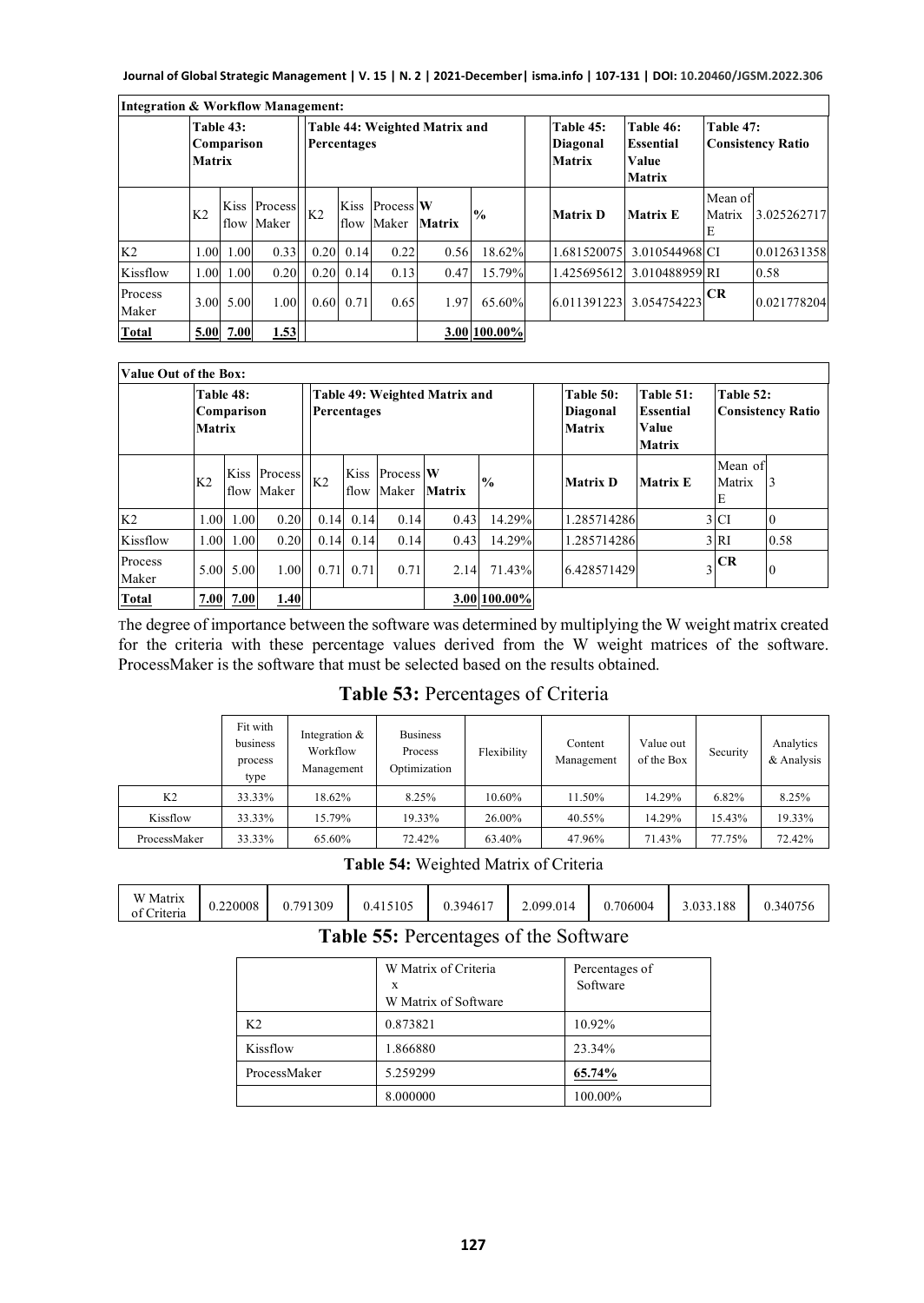# **RESULTS & FINDINGS**

The proposed model was applied in a glass manufacturing company, in a real BPM system selection case. The model is practical, easy to use and helps the decision makers to consider all the necessary aspects in evaluating the existing BPM alternatives. Afterwards, it is decided the most suitable software that fit the selected criteria from the three different software. AHP used in order to decide the best software.

The full support of experts in the company helped to use their experiences about the business processes of the company and thus eliminate the biases in the weights for BPM software alternatives. This approach can be used by experts or decision-makers, members of a cross-functional team of a company which plans to implement a BPM system.

A comprehensive list of BPM system selection 23 factors are created after an in-depth study of the literature. The number of BPM software selection criteria is reduced to 14 criteria according to the companies' experts based on the proposed model including NGT. The 14 criteria were selected because their mean value was above 3.84. The number of BPM software selection criteria is reduced to 8 criteria according to the companies' experts based on the proposed model including Delphi method. The 8 criteria were selected because their mean value were above 4.49.

The model decomposes the evaluation of the alternatives into two stages. First, the criteria are evaluated by AHP method with respect to each main group of BPM selection factors separately. The obtained results are integrated in the second stage and the final ranking of the software alternatives is determined using AHP method.

Since it offers a separate ranking with respect to each main group of BPM selection criteria, a short list of alternatives can be achieved by eliminating the alternatives with bad scores in each evaluation area.

AHP is used to assign weights to the criteria to be used in alternative prioritization, while it is employed to determine the priorities of the alternatives.

According to the results that obtained from AHP, when the weight matrix of the criteria and the weight matrix of the software were multiplied, the ProcessMaker to be used with the highest percentage was selected which is 65.74%.

### **CONCLUSIONS**

Companies need to maintain a high standard of quality and operative processes in order to develop their business and grow it to become a leader in its field. BPM's improve business processes by getting rid of redundancies, improving quality control, and highlighting areas where businesses can reduce costs. For this reason, more companies are embracing BPM's – Business Process Management software.

Finding the best BPM solution is key to not only identifying processes that needs to be improved but also to reach the company goals. To choose a BPM, companies will need to consider several factors.

In this paper, a multi stage decision approach is provided for BPM software selection problem. This problem is based on comparison of software alternatives according to identified criteria. In this paper, respectively NGT, Delphi, and AHP methods were applied in order to determine the most suitable software for the company.

The purpose of this article is to select the BPM software that best fits the criteria, after determining the criteria to be considered. With its multi staged structure focus on BPM software, it differs from the software selection literature.

The difference of this study is to provide a newly established company with improve efficiencies, better customer relations, employee satisfaction, and decrease the waste-time reduction. For this purpose, with this study chose the most efficient and suitable BPM software for the company.

Today, there are many BPM tools that can help businesses improve their processes in an easy way. An initial investment into BPM software could save companies more in the long term than they would expect.

The selection of BPMs is a multi-criteria decision process, and therefore an appropriate method should be used to make very objective decisions. The methods applied in this study suggest different possible criteria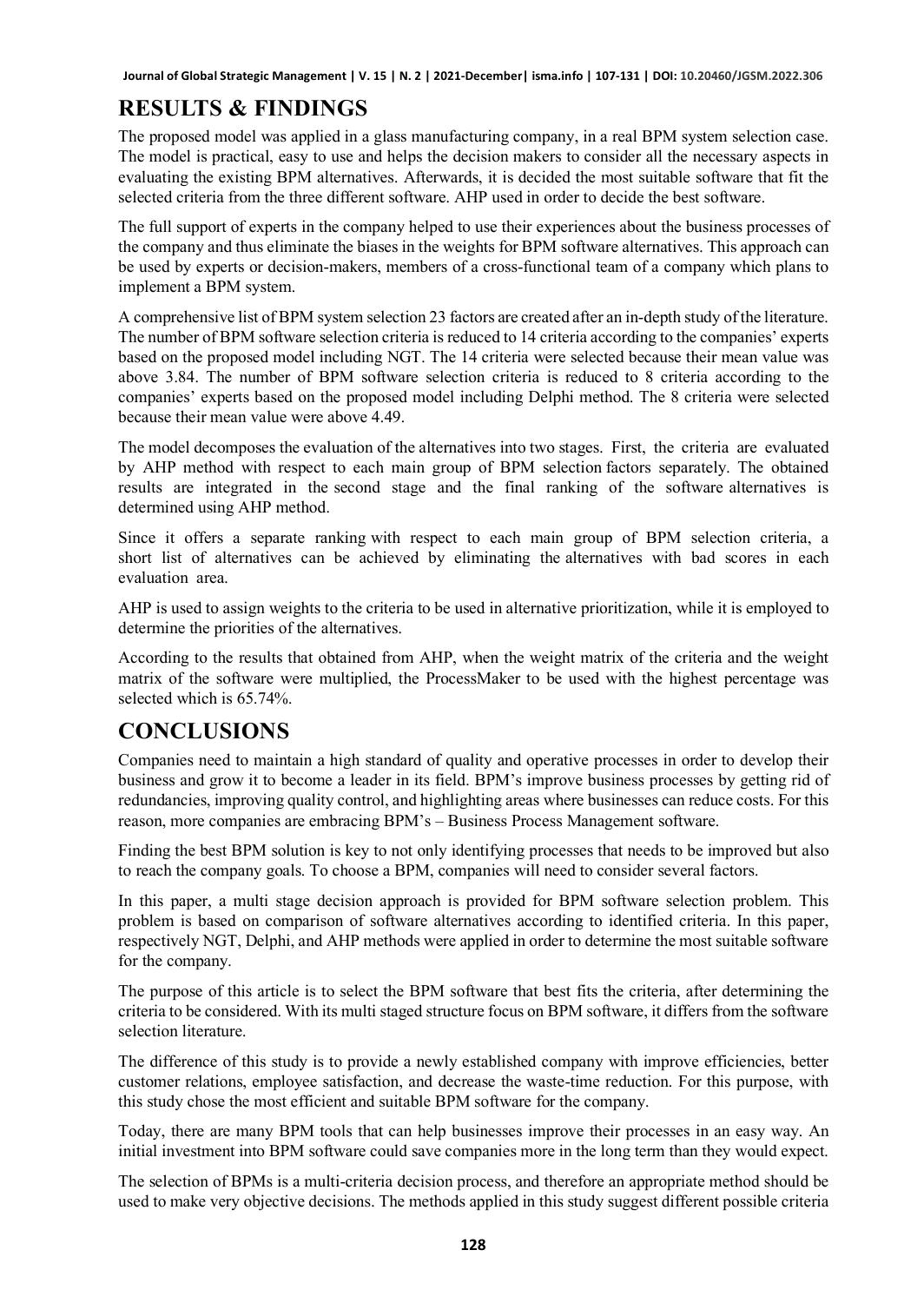and specific techniques to be used, but these methods do not facilitate the selection process of the BPM software.

Some criteria could have a quantitative structure or have a certain structure which can be measured precisely. In such cases, other MCDM methods can be used to obtain the evaluation matrix. This will improve the proposed method and is one of the directions in for future research.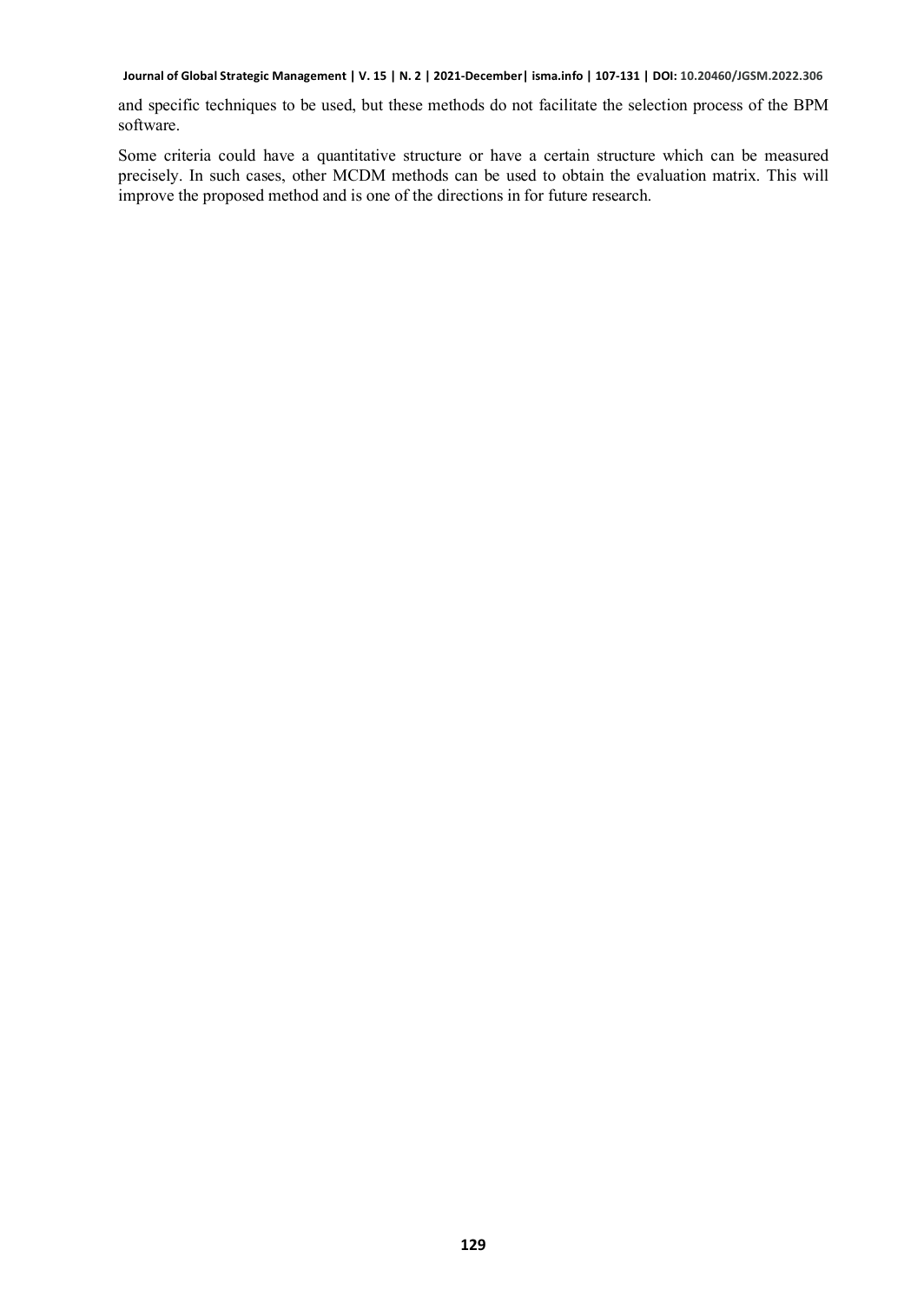#### **REFERENCES**

3 ProcessMaker Features to Boost Your Process Optimization Strategy. (2020). Retrieved from https://www.processmaker.com: https://www.processmaker.com/blog/3-processmaker-features-to-boostyour-process-optimization-strategy/

Ali, A. (2015). An MCDM approach towards m-payment business models evaluation. International Journal of the Analytic Hierarchy Process, 7(2), 273-294.

Ammarapala, V., Chinda, T., Pongsayaporn, P., Ratanachot, W., Punthutaecha, K., & Janmonta, K. (2018). Cross-border shipment route selection utilizing analytic hierarchy process (AHP) method. Songklanakarin J. Sci. Technol, 40, 31-37.

BPM Institute. (2016). Selection Criteria for BPM Software. Retrieved from https://www.bpminstitute.org: https://www.bpminstitute.org/resources/articles/selection-criteria-bpmsoftware

Brkić, L., Tomičić Pupek, K., & Bosilj Vukšić, V. (2020, 8). A framework for bpm software selection in relation to digital transformation drivers. Tehnicki Vjesnik, 27(4), 1108-1114. Retrieved from https://doi.org/10.17559/TV-20190315193304

Bruin, T. d., & Rosemann, M. (2007). Using the Delphi Technique to Identify BPM. ACIS 2007, (pp. 643-653).

Dalkey, N., & Helmer, O. (1963). An Experimental Application of the Delphi Method to the Use of Experts. Management Science.

Ghlala, R., Kodia, Z., & Said, L. B. (2017). Mc-DMN: Meeting MCDM with DMN involving multicriteria decision-making in business process. International Conference on Computational Science and Its Applications (pp. 3-16). Springer.

Harvey, N., & Holmes, C. (2012). Nominal group technique: An effective method for obtaining group consensus . International Journal of Nursing Practice, 188-194.

Hsu, C.-C., & Sandford, B. A. (2007). The Delphi Technique: Making Sense of Consensus. Practical Assessment Research & Evaluation, 1-8.

K2 Software. (2020). Retrieved from https://www.nintex.com: https://www.nintex.com/workflowautomation/k2-software/

Kim, D. Y., Baek, N. K., Lee, D. H., & Lim, H. C. (2018). A Preliminary Study on the Priority of Business Evaluating Model for Design Office. MATEC Web of Conferences. 167, p. 01003. EDP Sciences. doi:https://doi.org/10.1051/matecconf/201816701003

Kissflow. (2020, September 11). A Full Overview of Business Process Management (BPM). Retrieved from https://kissflow.com: https://kissflow.com/bpm/business-process-management-overview/

Kissflow Business Process Management Software. (2020). Retrieved from https://kissflow.com: https://kissflow.com/business-process-management-software/

Kohlenbach, T. (2018, March 16). How to choose the right process management software. Retrieved from https://www.processexcellencenetwork.com: https://www.processexcellencenetwork.com/businessprocess-management-bpm/articles/how-to-choose-the-right-process-management

Landeta, J., Barrutia, J., & Lertxundi, A. (2011). Hybrid Delphi: A methodology to facilitate contribution from experts in. Technological Forecasting & Social Change.

Ma, J. Y., Kim, B. W., Seo, Y. H., Leem, C. S., & Moon, H. (2012). An integrated Method for Business Process Improvement. International Journal of Innovative Computing, Information and Control, 8(7), 5237-5250.

Macphail, A. (2001). Nominal group technique: a useful method for working with young people. British Educational Research Journal, 161-170.

Macphail, A. (2010). Nominal Group Technique: A useful method for working with young. British Educational Research Journal, 161-170.